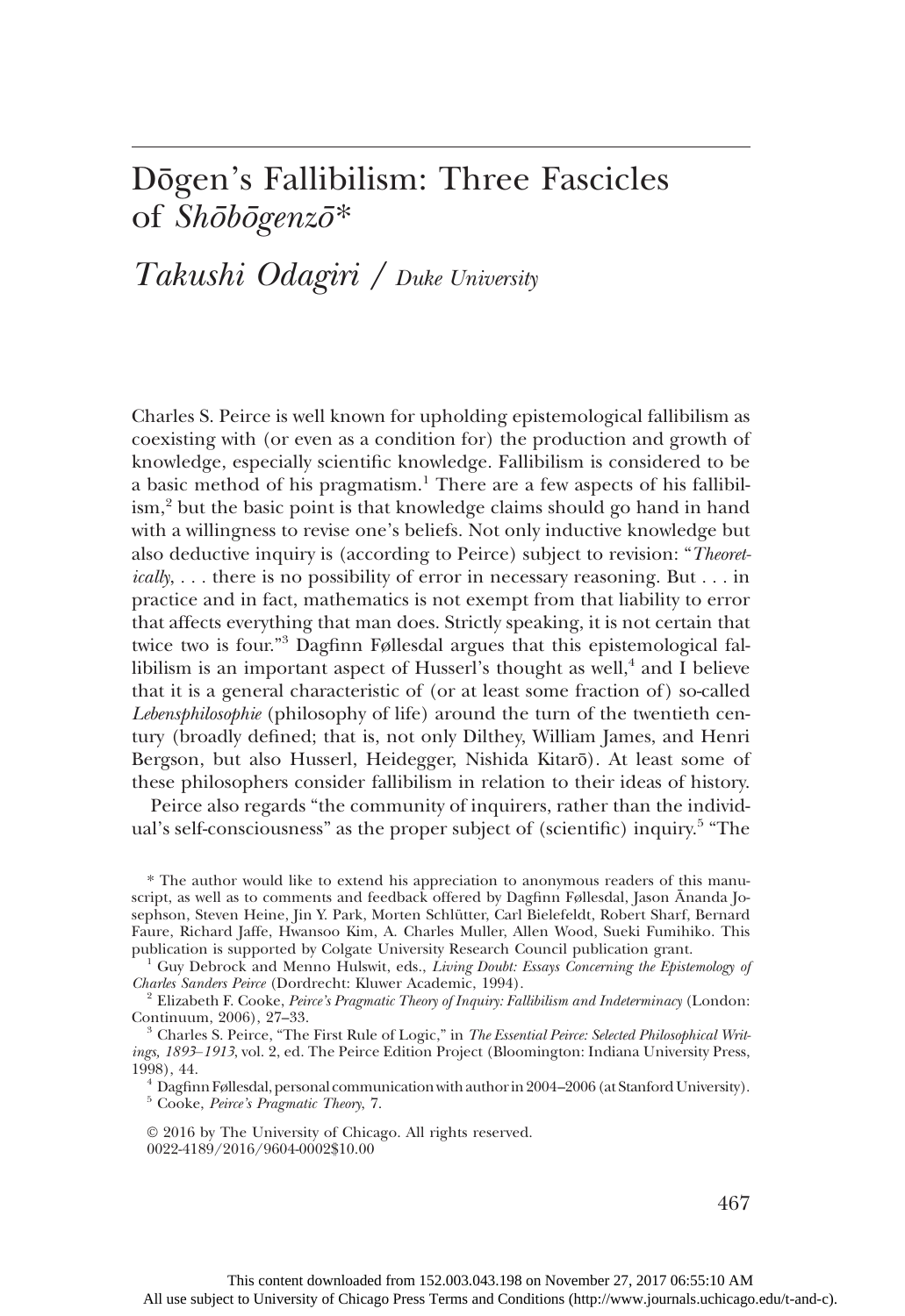very origin of the conception of reality shows that this conception essentially involves the notion of a COMMUNITY, without definite limits, and capable of a definite increase in knowledge." <sup>6</sup> This emphasis on sociality or collectivity in scientific inquiry is closely related to his epistemological fallibilism, his critique of intuition and introspection, and his "semiotics" or the study of signs and consciousness.<sup>7</sup>

What interests me regarding these problems of fallibilism is not so much the thought of Peirce himself as that of Bergson, especially the latter's definition of the "virtual," as expounded by Gilles Deleuze.<sup>8</sup> In Bergson's idea of virtuality, the object is "that which has no virtuality," while the subjective has a "qualitative multiplicity."<sup>9</sup> In *Time and Free Will*, Bergson distinguishes between the "subjective" and the "objective" by means of the continuity and multiplicity of (numerical) division. He writes that "we must distinguish between the unity which we think of and the unity which we set up as an object after having thought of it," and between "number in process of formation and number once formed." <sup>10</sup> The formation of a number implies the formation of discrete units (e.g., the formation of number "five" implies the formation of five discrete units), with each of these units being a spatially continuous unity, but these units are only provisionally indivisible. "We form the same number with halves, with quarters, with any units whatever,"<sup>11</sup> and this numerical division, which can go on indefinitely, does not essentially change the nature of what is divided. We already know what these halves, quarters, and so on, are like, before we mentally divide the original unity. This is the numerical multiplicity of what we call "objectivity." Being divisible to an unlimited extent, each subdivision (no matter how small it is) is already realized in the mental image we form of its original unity. Each of these halves is "actual and not merely virtual"<sup>12</sup> in the originating unity. In contrast, the subjective does not show the same numerical divisibility. Deleuze mentions the following example, originally discussed in Time and Free Will: "A complex feeling will contain a fairly large number of simple elements, but as long as these elements do not stand out with perfect clearness, we cannot say that they are completely realized, and as soon as consciousness has a distinct perception of them, the psychic state which results from their synthesis will have changed for this very reason."<sup>13</sup> A com-

 $^6$  Charles S. Peirce, *Collected Papers of Charles Sanders Peirce*, vol. 5, ed. Charles Hartshorne and Paul Weiss (Cambridge, MA: Belknap Press, 1960), 186–87, para. 311.

<sup>&</sup>lt;sup>7</sup> Cooke, Peirce's Pragmatic Theory, 9–14, 16.<br><sup>8</sup> Gilles Deleuze, *Bergsonism*, trans. Hugh Tomlinson and Barbara Habberjam (New York: Zone Books, 1988).  $\frac{9}{9}$  Ibid., 41.

<sup>10</sup> Henri Bergson, *Time and Free Will: An Essay on the Immediate Data of Consciousness*, trans.<br>Frank Lubecki Pogson (London: Allen & Unwin, 1910), 83.

<sup>&</sup>lt;sup>11</sup> Ibid., 82.<br><sup>12</sup> Ibid., 84.<br><sup>13</sup> Deleuze, *Bergsonism*, 42; see also Bergson, *Time and Free Will*, 84.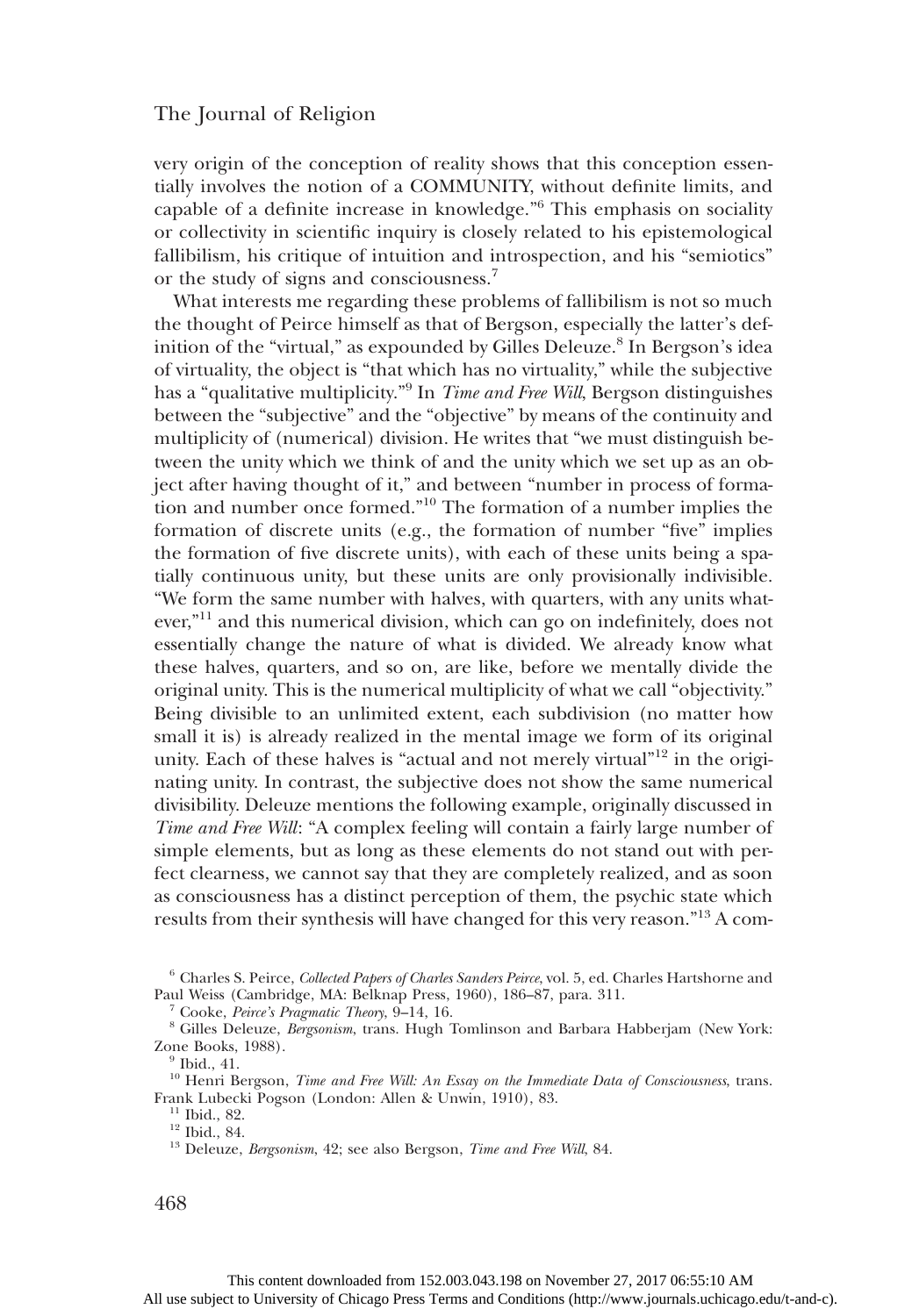plex feeling (e.g., a mixture of love and hatred) is duration (durée), and when this duration divides up, its nature changes in the process of this division (e.g., love and hatred). When a subject of inquiry has a distinct perception of her/his love and/or hatred, the qualitative multiplicity has transformed itself into these divided elements. For this reason, often, the complexity of the "virtual" appears self-contradictory. Bergson himself does not frame this problem of self-reflection in epistemological terms (nor does Deleuze). It is, however, possible (or even necessary) to consider it epistemologically; due to the self-affective nature of self-reflection, the subject's inquiry into nonnumerical multiplicity is subject to revision. The virtual, therefore, is inseparable from the fallibility of our self-knowledge.

Bergson defines "virtuality" as opposed to actuality, not as opposed to reality.14 As discussed above, numerical subdivisions are already actualized in the image of the objective, but the multiplicity of the subjective is merely virtually (not actually) realized.15 Deleuze writes: "Actualization comes about through differentiation, through divergent lines, and creates so many differences in kind by virtue of its own movement." <sup>16</sup> That is, whereas actualization of the virtual is self-difference as such, the potential and the real (of an object) is merely conceived vis-à-vis their quantitative differences. Again, fallibilism plays a role here; a main difference between the two concepts, the virtual (defined vis-à-vis the actual) and the potential (vis-à-vis the real), is the epistemological fallibilism embedded in the former. For Bergson, the virtual is a multitude, or self-difference as such. One could even regard it as his historical awareness, insofar as "history" here is defined in terms of its singularity and the fallibility of (scientific) inquiries.

It is possible to discuss "virtuality" (or historical awareness) in Dōgen's (1200–1253) Shōbō Genzō 正法眼蔵 (Shōbōgenzō hereafter) fascicles. As I will argue below, the virtual (as defined above) is none other than the everyday for much of Dōgen's thought; therefore, virtuality constitutes an essential feature of his Buddhist practices. Specifically, there is one expression in his writing with a meaning similar to the idea of virtuality: "twining vines" (kattō), which Dōgen uses twice in his Shōbōgenzō fascicles.

Given Peirce's critique of intuition, the fallibilism of his philosophy of science is not surprising. It is more noteworthy that epistemological fallibilism plays a role in Bergson's thought (though Bergson himself does not conceive of it epistemologically), as it raises an issue concerning his method of immanence. For the same reason, given Dōgen's language of immanence, historical awareness in his Shōbōgenzō would be far more interesting to consider than his discourses of immediacy. The present study pursues historical awareness

469

<sup>&</sup>lt;sup>14</sup> Deleuze, *Bergsonism*, 42–43.<br><sup>15</sup> Bergson, *Time and Free Will*, 84.<br><sup>16</sup> Deleuze, *Bergsonism*, 43.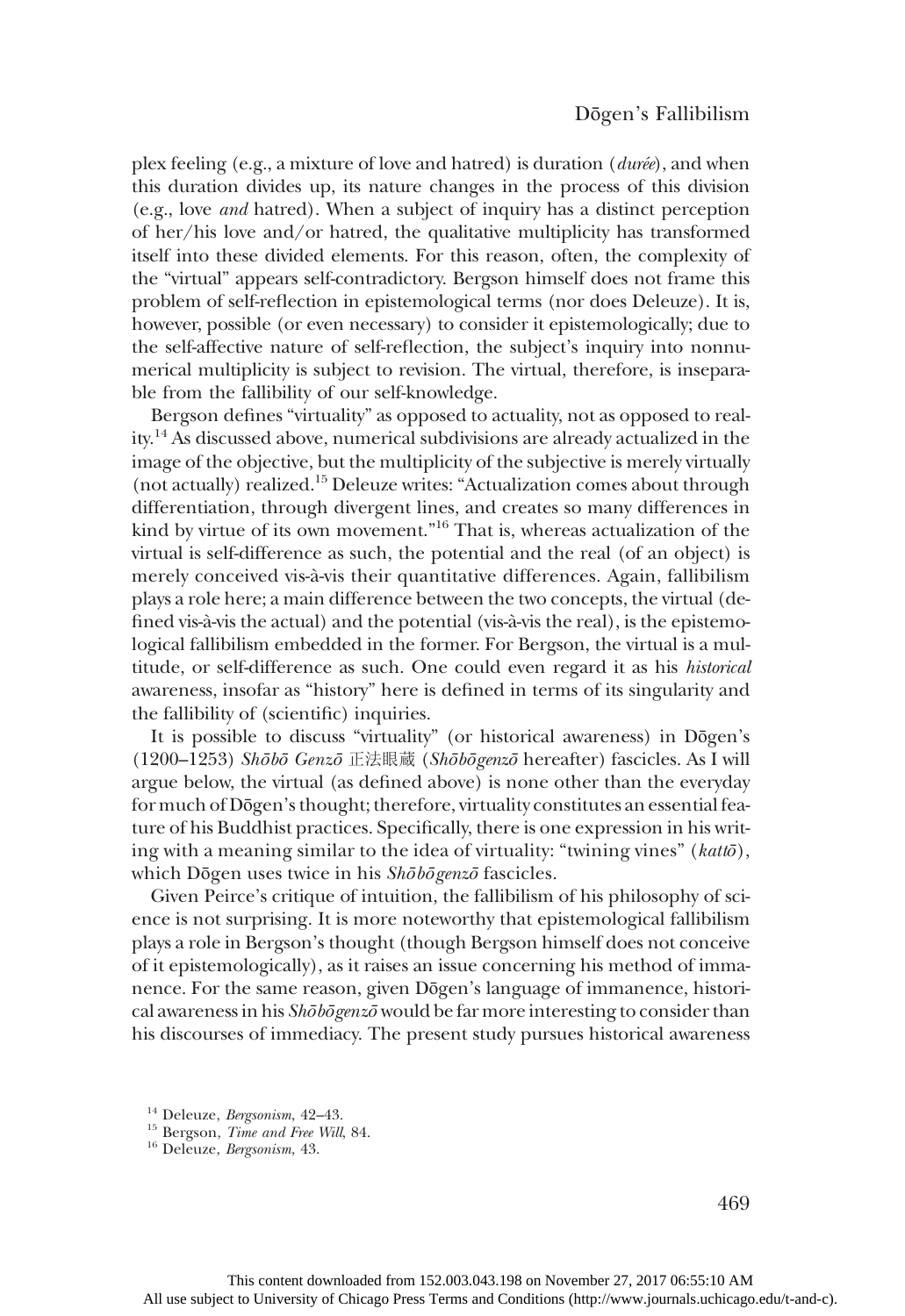in Dōgen; I will argue that fallibilism is a constitutive idea in some fascicles of Shōbōgenzō.

Bergson regards prereflective awareness as virtual awareness, while Peirce clearly has a more epistemological stance to virtuality. The nature of the phenomenonis the same, regardless of one's standpoint(e.g.,whether oneconsiders its epistemology or ontology). That is, there are certain phenomena that cannot simply divide without changing their basic nature. These phenomena resist numerical (quantitative) cognition by their nature. Self-knowledge is an important instance of this nonnumerical multiplicity. From an epistemological point of view, the fallibility of our self-knowledge is one and the same fact as its virtuality. Self-reflection changes itself due to its own self-differing nature. I will argue that at least some fascicles of Shōbōgenzō show Dōgen's commitment to this nonnumerical multitude, and his fallibilistic stance. This is a basic thesis of this article.

#### SCIENCE OF THEOLOGY, SCIENCE OF HISTORY

Shōbōgenzō is a religio-philosophical treatise attributed to Dōgen Kigen, the founder of the Sōtō 曹洞 lineage of Zen Buddhism. Dōgen wrote various fascicles of Shōbōgenzō after his return from China, where he studied under Rujing, a master of the Chinese Cáodòng 曹洞 lineage of Ch'an Buddhism. A few extant editions of the treatise consist of either seventy-five, sixty, or twelve fascicles (there still are a few other redactions),<sup>17</sup> and it is said that Dōgen attempted to turn it into one hundred fascicles though he could not succeed in completing this attempt due to his illness.18 The interpretative difficulty of many of the Shōbōgenzō fascicles is due to his style and language, and to the complexity of the thought expressed. Despite the textual difficulty, Shōbōgenzō has been widely read by Japanese scholars and literati, especially since the modernization of Japan in the Meiji period (1868–). Short Bologenzo has been a major source of intellectual and religious stimulation in Japan, even outside Buddhist clergy.19 Modern commentaries on this treatise are diverse and numerous.20

 $17$  Shōbō genzō kohon kōtei 正法眼蔵 古本· 校定, ed. Ōkubo Dōshū (Tokyo: Chikuma Shobō, 1971), 789-810 (解题); Steven Heine, ed., *Dōgen: Textual and Historical Studies* (New York: Oxford University Press, 2012), 29-41.

<sup>&</sup>lt;sup>18</sup> Heine, *Dōgen: Textual and Historical Studies*, 26–27. 19 As for the influences of Dōgen's writings in Japanese intellectual history, one should consult the following sources: Sueki Fumihiko, Nihon Bukkyō shisōshi ronkō (Tokyo: Daizō Shuppan, 1993), and Nihon Bukkyō shi: shisōshi to shite no apurōchi (Tokyo: Shinchōsha, 1992); Furuta Shōkin, Nihon Bukkyō shisōshi (Tokyo: Kadokawa Shoten, 1971); and Watsuji Tetsurō zenshū, vol. 4, Nihon seisinshi kenkyū Zoku Nihon seshinshi kenkyū Zoku Nihon seshinshi kenkyū Zoku Nihon seshinshi kenkyū Zoku Nihon seshin

<sup>&</sup>lt;sup>20</sup> Nishiari Bokusan's (1821–1910) Shōbōgenzō Keiteki is one of the first modern commentaries written in the Meiji period. Watsuji's book, mentioned in the previous footnote, is often considered an early investigation of Shōbōgenzō outside the sectarian circle.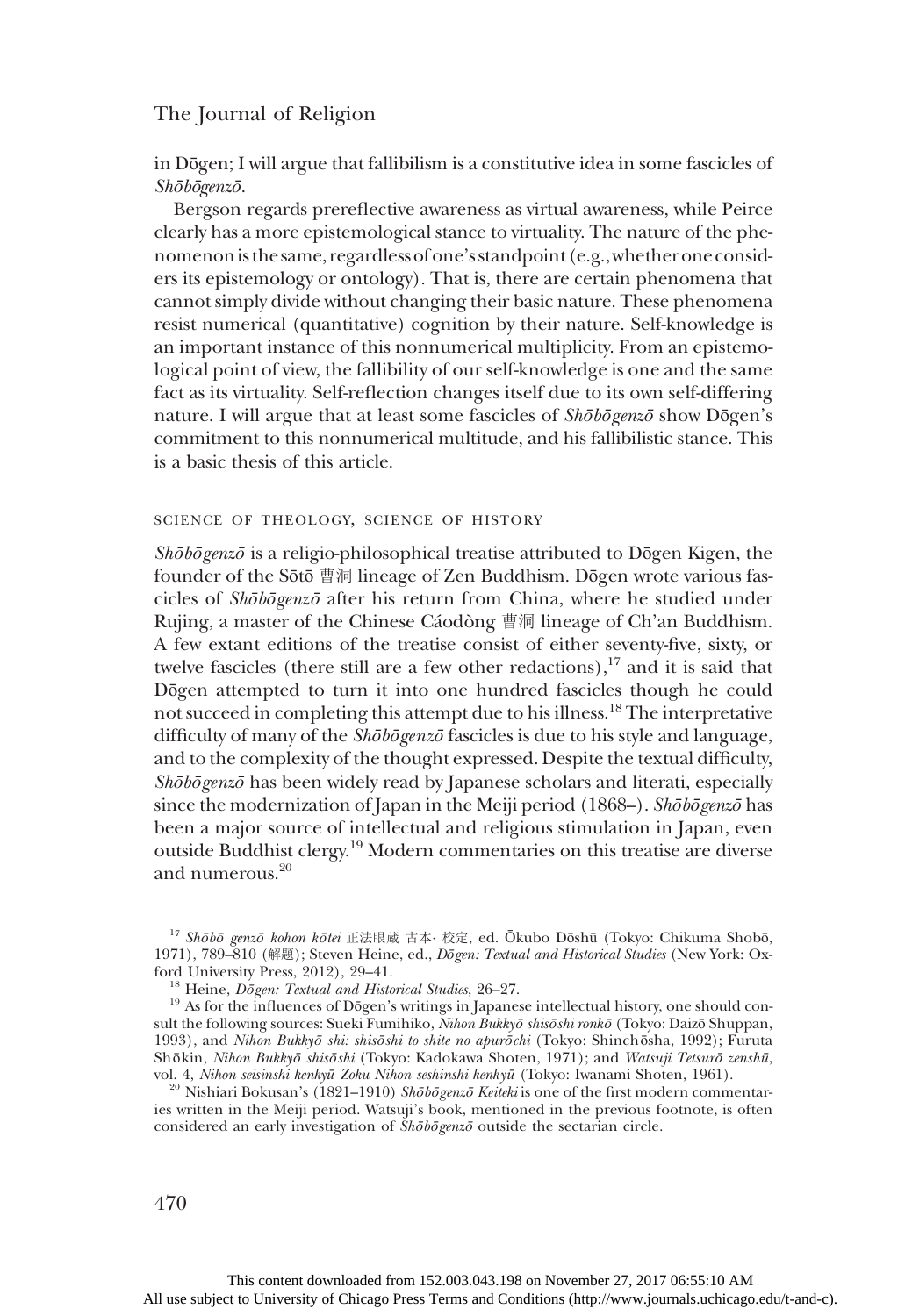Among an ever-growing body of contemporary scholarship on Shōbōgenzō, there are significant attempts to situate this treatise within doctrinal debates in its era (the thirteenth century). In Dōgen Shisō Ron (On Dōgen's thought), Indian-Buddhologist Matsumoto Shirō proposes the immanent Buddhanature theory (busshō-kenzai-ron 仏性顕在論; IBN hereafter) as a basic standpoint of the early Dōgen.21 (By "early" Dōgen, Matsumoto means the period before 1247–48. This is the period in which Dōgen composed all the fascicles I discuss in this article.) Matsumoto contrasts the IBN theory with the innate Buddha-nature theory (busshō-naizai-ron 仏性内在論), which he regards as a target of Dōgen's criticism. Matsumoto writes:"I construe the 'tathāgatagarbha' doctrine as having two types, the 'innate Buddha-nature theory' and the 'immanent Buddha-nature theory.' Here the 'innate Buddha-nature theory' refers to the view that 'Buddha-nature exists inside human beings, especially inside their bodies' and the 'immanent Buddha-nature theory' is the view that 'Buddha-nature is completely manifested as things' or'things themselves are manifestations of Buddha-nature.'"<sup>22</sup> Since IBN postulates that the Buddhanature is "immanently manifested" (kenzai 顕在), Matsumoto equates IBN with the so-called *hongaku* 本覚 (original enlightenment) doctrine, the idea that the Buddha-nature is already manifested in the phenomenal world. Matsumoto's basic thesis is that Dōgen's standpoint in his early years (i.e., before 1247–48) was the immanent Buddha-nature theory, and that it is from this standpoint that Dōgen criticized the innate Buddha-nature theory. If this is the case, one might even argue that Dōgen's early thought is in conflict with the basic teaching of pratītya-samutpāda (dependent origination). This issue has been debated for decades, both in Japan and in the United States. Most notably, it has been debated in the Critical Buddhism (hihan bukkyō 批判仏教) movement and reactions to it.23 Matsumoto further argues that Dōgen changed his standpoint from the IBN to "deep faith in causality" (the title of a fascicle in the twelve-volume redaction of  $\delta h \bar{\delta} b \bar{\delta} g$ enz $\bar{\delta}$ ), which Matsumoto considers essential to Dōgen's late thought after 1247–48, the years when he left Kyoto for Echizen.

For the present discussions, rather than examine Matsumoto's contentious claims of "critical theology" (hihan shūgaku)<sup>24</sup> and his criticism of  $dh\bar{a}tu-v\bar{a}da$ , I will focus on the interpretative hypothesis he proposes concerning Dōgen's writings dated before Dōgen's move to Echizen. The main

<sup>24</sup> The term "*hihan shūgaku*" is often customarily translated into "critical theology." The present article follows this translational convention. Strictly speaking, however, since "shūgaku" means sectarian (Buddhist) studies ("shingaku" is a translation of "theology"), the term should be translated otherwise. I owe this point to a reviewer of the previous version of this article.

<sup>&</sup>lt;sup>21</sup> Matsumoto Shirō, *Dōgen Shisō Ron* (Tokyo: Daizō Shuppan, 2000).<br><sup>22</sup> Ibid., 28. <br><sup>23</sup> For further details, see Jamie Hubbard and Paul L. Swanson, eds., *Pruning the Bodhi Tree*: The Storm over Critical Buddhism, Nanzan Library of Asian Religion and Culture (Honolulu: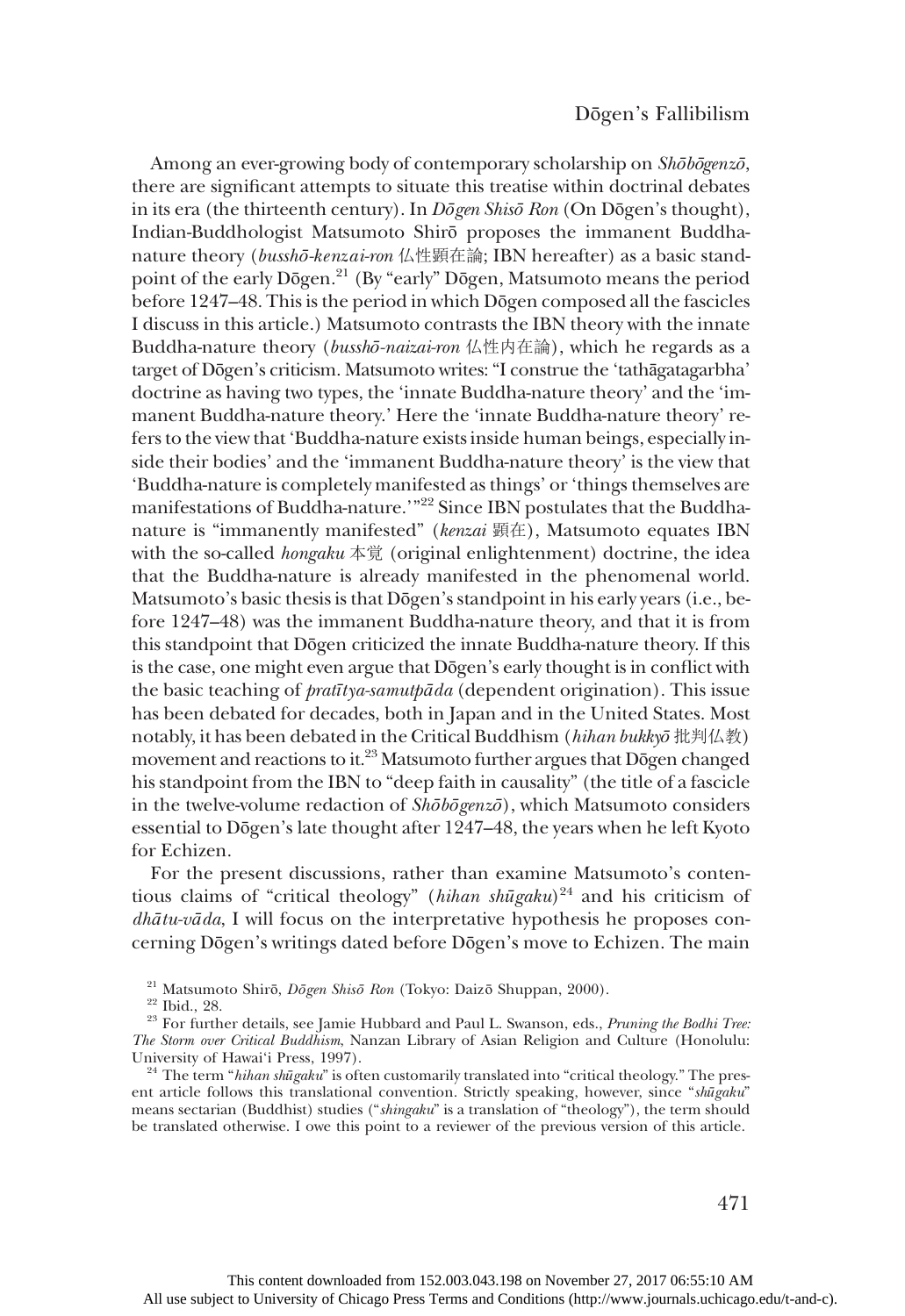difficulty I have with Matsumoto's overall argumentation is not so much his critique of the IBN theory as his conflation of Dōgen's historical awareness with his "deep faith in causality." <sup>25</sup> I do not consider history to be causal; to the contrary, history is never fully conceived in terms of causality, and I even regard this denial of historical causality as an essential feature of Dōgen's thought. In other words, I consider history to be virtual in the Bergsonian sense, with the fallibility of our self-knowledge being at the heart of its definition.<sup>26</sup>

In another respect, I conceive history as closely associated with the "longrun" production (in Peirce's terms) of (new) knowledge. If history is defined thus, the notion of causality (which is central to Buddhist doctrines) raises complex issues. I attempt to read this complexity (regarding historical causality) into some Shōbōgenzō fascicles. In fact, as Matsumoto himself writes, Dōgen's remarks on causality are often contradictory.<sup>27</sup> In the following, I will use the term "history" (or "philosophy of history") primarily in the sense of the production and growth of knowledge (and its revisability).

The methodology of Matsumoto's critical Sōtō studies can be summarized with a few central claims, including "never taking anything as an absolute or mystical state" and the admission that "Dōgen changed his ideas during his lifetime."<sup>28</sup> It is possible to construe Matsumoto's methods as a science of theology, or scientific theology. I agree with Matsumoto's hihan shūgaku (critical theology) in this respect; insofar as he sees the production or growth of knowledge in Dōgen's lifetime trajectory. This is compatible with my own reading of  $\overline{Sh\bar{o}bgenz\bar{o}}$ , and this is why I referred at the beginning of this article to Peirce's conception of fallibilism as a condition for scientific knowledge. I do not necessarily share Matsumoto's reading of Dōgen on the basis of the twelve-fascicle redaction, emphasizing causality. However, I do believe that it is possible, and even unsurprising, that Dōgen changed his ideas and standpoints as he wrote those many fascicles, within

 $^{25}$  The usage of the term "historical" is my own. Matsumoto himself does not use the term with reference to Dōgen's thought.

<sup>26</sup> When the subjects of an inquiry already have complete knowledge of the progression of an event, this eventuality does not count as history. The idea of history is closely associated with the production (and discovery) of new knowledge. Some version of epistemological fallibilism is crucial for this notion of history. If the omniscient existence can foresee the outcome of an event, that existence is not a subject of history. In this sense, it is possible to define history as a system of particulars for which no generality obtains.

 $^{27}$  As Matsumoto writes (in *Dōgen Shisō Ron*, 109–11), Dōgen increasingly discusses deep faith in causality in his late writings. In one fascicle "Deep Faith in Causality" (regarded as a late composition of his), he emphasizes the importance of causality and criticizes the view that there is the unchanging (ultimate) truth that transcends causality. In another fascicle "Great Practice" (composed in 1244), he argues that this criticism (of the ultimate) is not sim-

Ishii Seijun, "New Trends in Dōgen Studies in Japan," in Dō[gen: Textual and Historical Stud-](http://www.journals.uchicago.edu/action/showLinks?doi=10.1086%2F687798&crossref=10.1093%2Facprof%3Aoso%2F9780199754465.003.0010&citationId=p_26)ies[, ed. Steven Heine](http://www.journals.uchicago.edu/action/showLinks?doi=10.1086%2F687798&crossref=10.1093%2Facprof%3Aoso%2F9780199754465.003.0010&citationId=p_26) (New York: Oxford University Press, 2012), 230.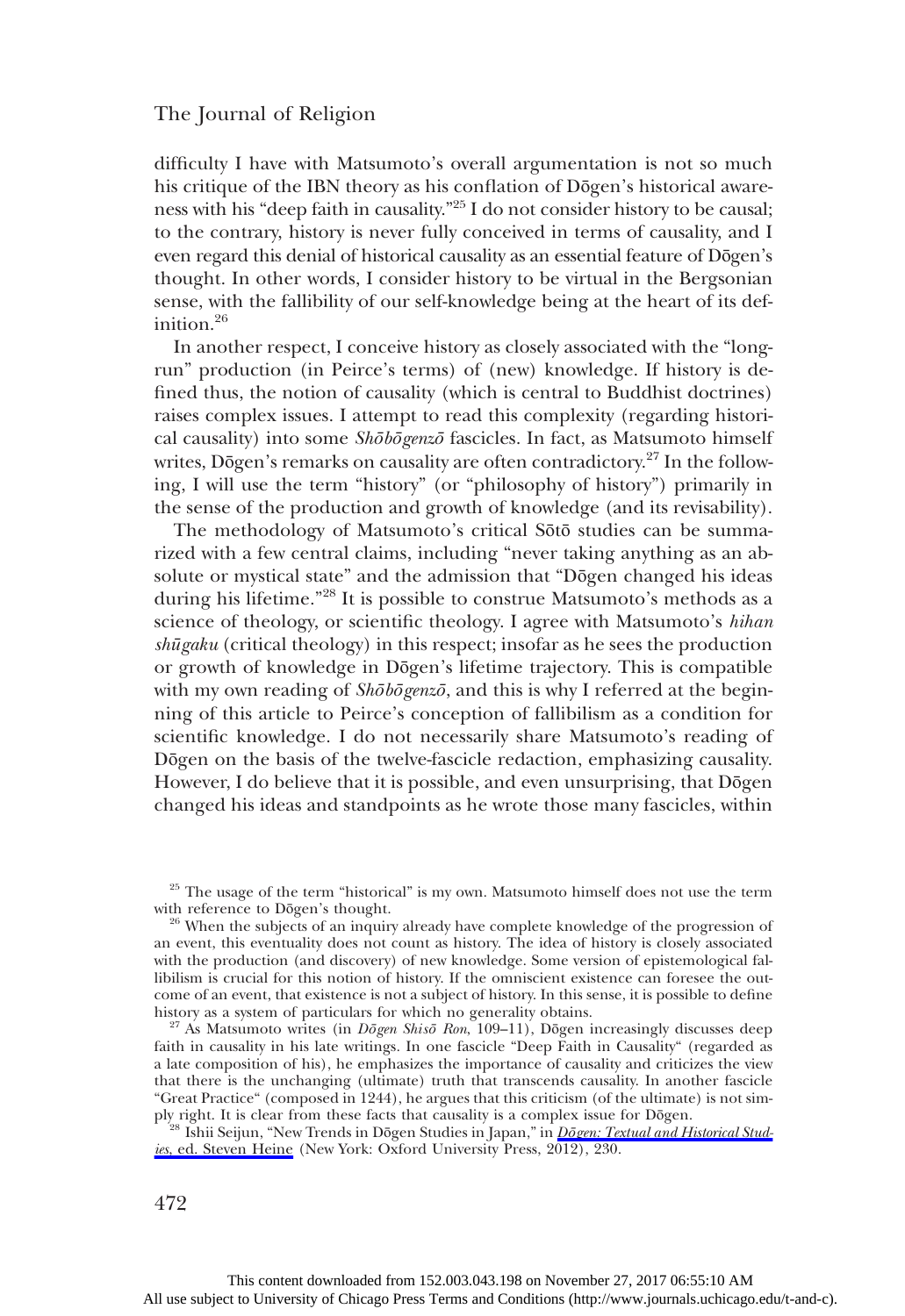a relatively short period of time. Presumably, new thoughts and discoveries arose in the process of composing those fascicles.

Admittedly, this is a modern scientific conception of knowledge, but it explains apparent inconsistencies and discrepancies in  $\mathit{Sh\bar{o}b\bar{o}genz\bar{o}}$  texts, which many scholars have pointed out already. Steven Heine, for example, explains the inconsistencies in the  $Geni\bar{o} K\bar{o}an$  現成公案 (Actualization of reality, or Enacting absolute truth) fascicle on the basis of Ishii Shūdō's "emphasis on the role of the horizon in defining ... the capability and limitation of the act of perception for the enlightened and unenlightened."<sup>29</sup> Since Matsumoto's claims are based on a close reading of the same fascicle (among a few other  $\textit{Sh\bar{o}b\bar{o}genz\bar{o}}$  fascicles),<sup>30</sup> I will examine Heine's discussion of the fascicle in some detail. (Heine refers to Matsumoto's book, too.) Heine focuses on the following sentence in the Genjō Kōan fascicle: "When perceiving one side, the other side is concealed" (一方を證するときは一方はくらし).<sup>31</sup> After summarizing a few traditional and modern readings of this sentence and the fascicle (by Goshō, Kurebayashi, Yoshizu, and Matsumoto), Heine introduces Ishii's hermeneutic reading, and explicates it in terms of the finitude of human perception.<sup>32</sup> Ishii's basic claim (according to Heine) is that "it is impossible for anyone to recognize all phenomena, so that the awareness of even an enlightened person is limited." <sup>33</sup> That is, Ishii attempts to construe (at least some of) Shōbōgenzō fascicles as representing Dōgen's commitment to the horizonal structure of perception.<sup>34</sup>

An increasing amount of literature underlines this hermeneutic nature of Shōbōgenzō. I have elsewhere examined a few Shōbōgenzō fascicles using a similar hermeneutic framework, specifically the Kattō (Twining vines) fascicle composed in 1243.<sup>35</sup> Heine's article generally supports Ishii's her-

<sup>29</sup> Heine, *Dōgen: Textual and Historical Studies*, 66.<br><sup>30</sup> Matsumoto, *Dōgen Shisō Ron*, 191–258.<br><sup>31</sup> Heine, *Dōgen: Textual and Historical Studies*, 42 (English translation); and *Dōgen Zenji* Zenshū 道元禅師全集, 7 vols. (Tokyo: Shunjūsha 春秋社, 1988–93), 1:3; vol. 1 (1991) and vol. 2 (1993) of Dōgen Zenji Zenshū were edited and annotated by Kawamura Kōdō 河村孝道校注; vol. 5 (1989) was edited and annotated by Suzuki Kakuzen 鈴木格禅 et al. Hereafter, *Dōgen Zenji Zenshū* will be cited as *DZZ*; unless otherwise noted, all translations of *DZZ* are my own.

<sup>32</sup> Heine, *Dõgen: Textual and Historical Studies*, 44.<br><sup>33</sup> Ibid., 64.<br><sup>34</sup> There are different terms to refer to the framework (or background assumptions) that constitutes each particular hermeneutic practice, including "horizons" or "horizonal" structures, hermeneutic "circles" or "circularity," or sometimes hermeneutic "situations." I prefer to use "circularity" (as a hermeneutic situation is circular), but other scholars use different

 $10^{35}$  Takushi Odagiri, "Shōbōgenzō ni okeru kabyūsei no rinen: Kattō no maki wo megutte," [Indogaku Bukky](http://www.journals.uchicago.edu/action/showLinks?doi=10.1086%2F687798&crossref=10.4259%2Fibk.58.1_91&citationId=p_33)ōgaku Kenkyū 58, no. 1 (December 2009): 91–94. The article mostly discusses a few major characteristics of Dōgen's hermeneutic thought in Kattō fascicle, with some reference to Mujō Seppō fascicle. In the present study, I specifically focus on Peirce's epistemology and Bergson's philosophy of immanence (especially his concept of virtuality), examining them as underlying issues of  $\overline{Sh\bar{o}b\bar{o}genz\bar{o}}$ 's fallibilism.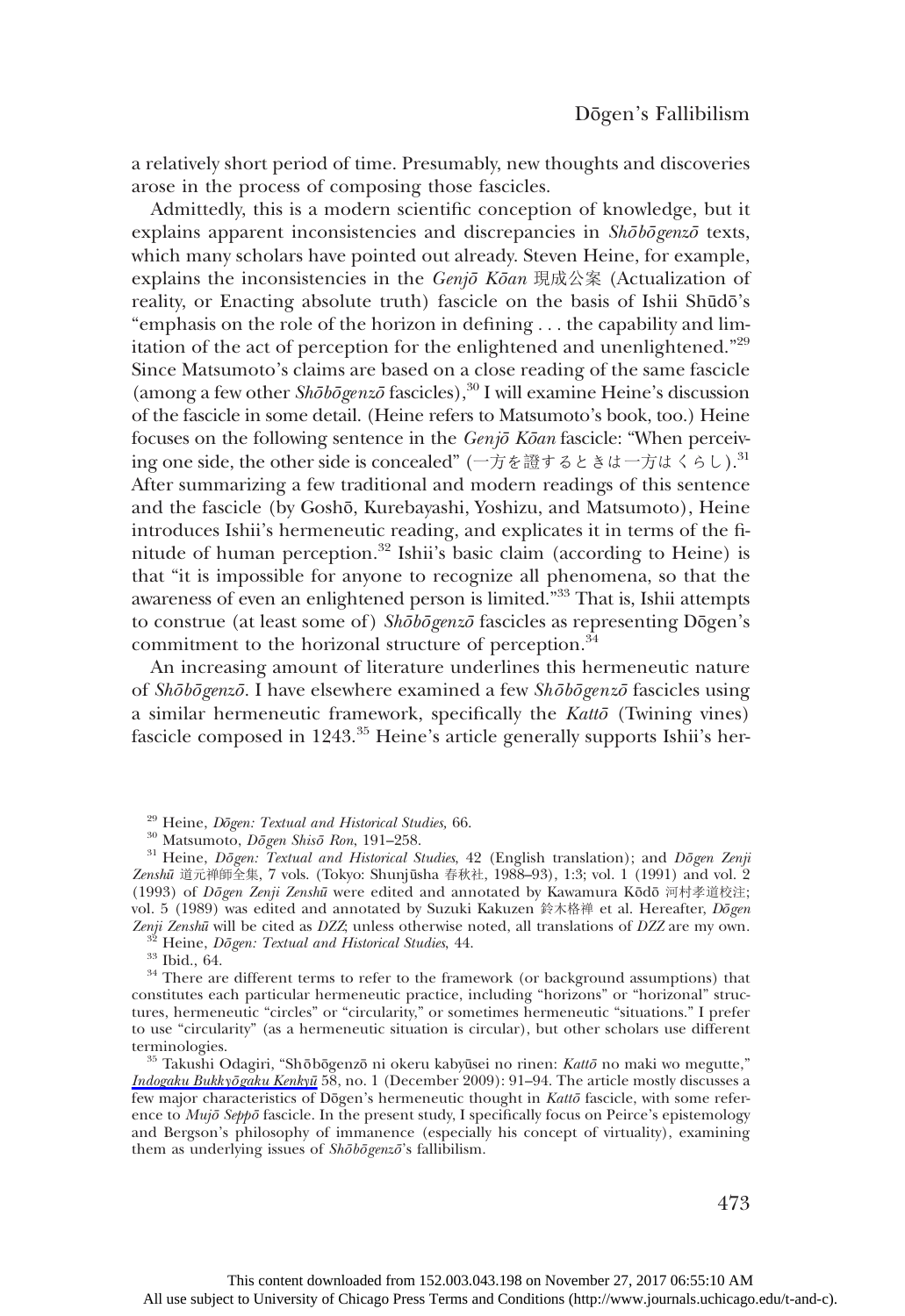meneutic interpretation of the Genjō Kōan fascicle. Thomas P. Kasulis discusses the influence of hermeneutics in Dōgen studies in recent decades (his article on this topic was translated into Japanese by Nara Yasuaki, a Sōtō-sectarian scholar at Komazawa University).<sup>36</sup>

One should note that the emphasis on the finitude of perception in these hermeneutic readings of various *Shōbōgenzō* fascicles resembles Peirce's epistemological fallibilism; more generally, it resembles Peirce's view of scientific knowledge. As I stated already, for Peirce, epistemological fallibilism is a condition for the growth of knowledge (especially scientific), and a basic method of his pragmatism. An individual's perception is finite; this is why it is not always consistent and is subject to revision, and the proper subject of scientific inquiry is the collective (rather than individual self-consciousness). The finitude of individual perception causes inconsistencies, but it enables the (long-run) growth of knowledge when it goes hand in hand with a willingness to revise one's beliefs. It is even possible (as I will argue below) to find some similarity between Peirce's highlighting of the sociality or collectivity of scientific inquiries and Dōgen's hermeneutic standpoint. That is, Dōgen seems to think that the proper subject of inquiry is not an individual but a community of inquirers.<sup>37</sup>

I disagree with Matsumoto's readings not because his choice of the twelve-fascicle redaction is arbitrary (one can hardly avoid such arbitrariness of an interpretation) but because his emphasis on deep faith in causality does not fully clarify the nature of the historical awareness that I observe in Dōgen's writings. If hihan shūgaku attempts to resuscitate Shōbōgenzō as a modern text, it would be necessary to evaluate the significance of history (as defined above) in the treatise. It would be, in other words, necessary to read this treatise as a form of philosophy of history. Matsumoto's readings are not compatible with Ishii's hermeneutic approach, because Matsumoto underestimates the significance of Dōgen's philosophy of history in his early years. I believe that the key to all these problems is Dōgen's fallibilism. Fallibilism both explains Dōgen's historical awareness and his hermeneutic standpoint. Below I would like to read some of Shōbōgenzō fascicles as a science of history, that is, as clarifying his fundamental doctrines concerning inquiries into history.<sup>38</sup> I would like to clarify this interpretation of various Shōbōgenzō fascicles.

 $8$  I define "history" here vis-à-vis its epistemological structure, rather than in terms of historical descriptions per se. Essentially, I consider history to be subjective or reflexive, and to be closely related to the concept of self-knowledge. History is characterized by its indeterminacy (no one knows what will happen in the future) and therefore it is fundamentally a virtual phenomenon (in Bergson's sense).

 $^{36}$  Thomas P. Kasulis, "Beikoku ni okeru Dōgen Kenkyū to zōdai shitsutsu aru hāmanutikusu no eikyō," trans. Nara Yasuaki, *Komazawa Daigaku Bukkyōgakubu Ronshū* 18 (1987): 39–56.

 $^{37}$  As I will argue later, there is some textual evidence that, for Dogen, satori is not an in-<br>dividual experience; or more precisely, there is no such a thing as *satori* experience.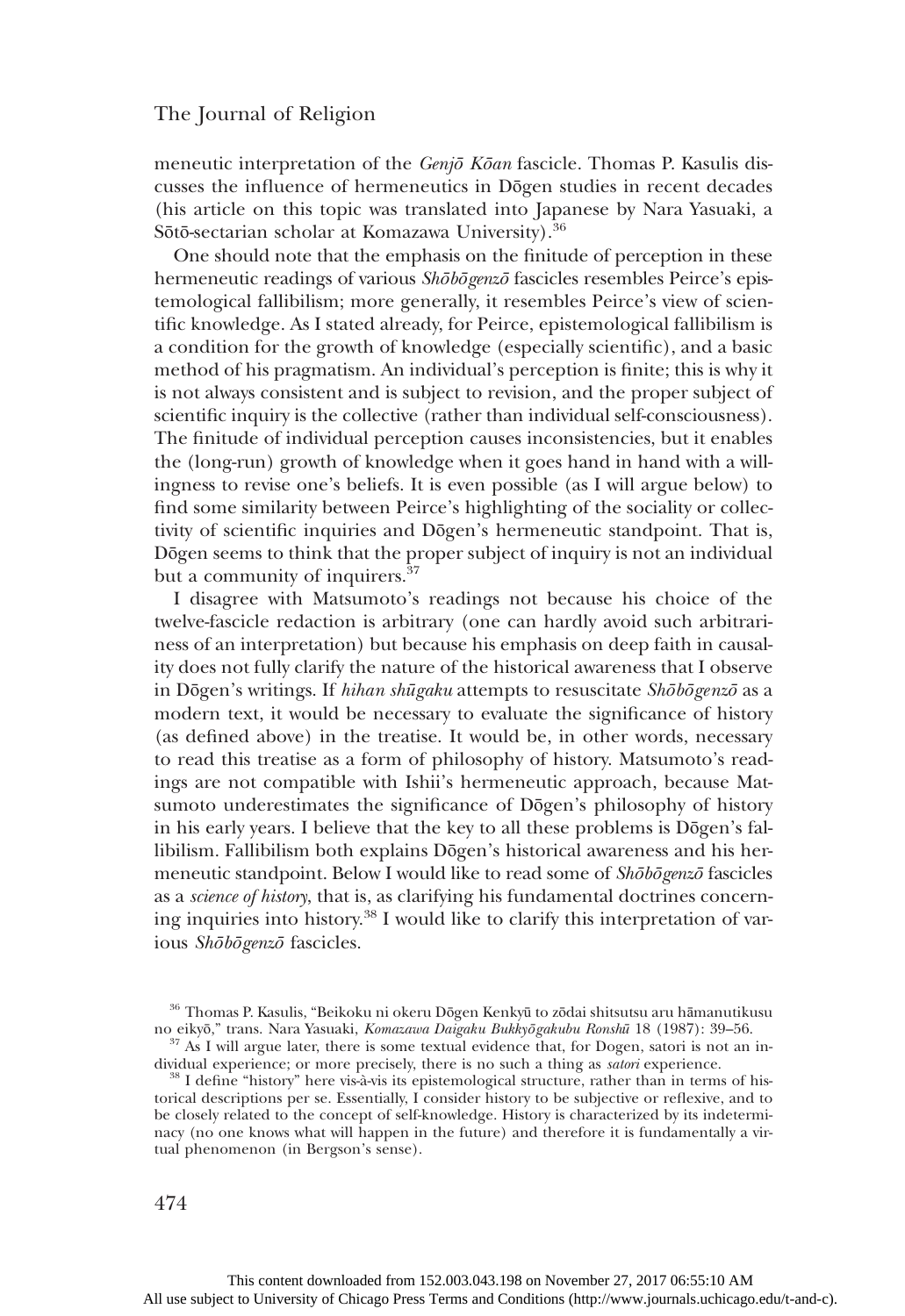### MUJ<sup>Ō</sup> SEPP<sup>Ō</sup>: SYNESTHESIA AND VIRTUALITY

 $Mujō$  Seppō 無情説法 (Insentient preaching) is the forty-sixth fascicle of Shōbōgenzō (in the seventy-five-fascicle redaction) composed in 1243 (according to the colophon in the text). The fascicle was written in the same year as Kattō (the thirty-eighth in the seventy-five-fascicle redaction, 1243), another fascicle I will discuss later in this article. Dōgen composed most of his well-known fascicles of Shōbōgenzō during a period of a few years beginning in 1240. These two fascicles are relatively unknown compared to other fascicles written in that year (e.g., Zazengi [Principles of Zazen] and Butsudō [The Way of Buddha], both in 1243), and in the preceding years  $(Uji$  [Time-Being] and Sansuikyō [Mountains and Waters Sutra], 1240; Busshō [Buddha-Nature], 1241; Kaiin Zanmai [Ocean Seal Samadhi], 1242; Zazenshin [Lancet of Zazen], 1242). Given the remarkable productivity of Dōgen during this short period of time, it is natural to assume that these fascicles have some thematic correlations with one another.39 In particular, I will discuss the correlation between the two fascicles written in 1243, Mujō Seppō and Kattō.

The two fascicles have a specific textual correlation. In both fascicles, Dōgen mentions his Chinese master Rujing's words,

#### 先師古仏云、葫蘆藤種纏葫蘆。

[My master the ancient Buddha said, "The bottle gourd is a wisteria, [its vines are] entangled with another bottle gourd." $]$ <sup>40</sup>

One purpose of this article is to clarify this particular expression, which appears twice in Shōbōgenzō. Although the contexts in which he refers to this sentence differ, it is possible to think of it as representing Dōgen's (either doctrinal or practical) commitments, one element of which I call his "fallibilism." In (at least) this one fascicle  $(Kat\bar{\omega})$ , the complexity of hermeneutic situations is explicitly compared to an "entanglement" of "wisteria's

 $^{40}$  DZZ 1:417; also DZZ 2:12; I consulted DZZ for Shōbōgenzō text, and also compared its commentaries with those in Nihon Shisō Taikei 日本思想体系, vol. 12 Dōgen, edited and annotated by Terada Tōōru 寺田透 and Mizuno Yahoko 水野弥穂子 (Tokyo: Iwanami Shoten 1970); and in Iwanami Bunko, Shōbō genzō, vols. 1 and 2, edited and annotated by Mizuno Yahoko 水野弥穂子 (Tokyo: Iwanami Shoten 1990). However, it goes without saying that, since they occasionally disagree, I had to rely on my own judgments to interpret many Shōbōgenzō texts. All the translations of Shōbōgenzō text and its commentaries are my own in this article.

 $39$  The title of the fascicle,  $Muj\bar{o}$  Seppō (Insentient preaching), represents a certain cosmological commitment. Carl Bielefeldt writes in his introduction to the fascicle in the Sōtō-Zen Translation Project that "it was not uncommon in Dōgen's day for Buddhists to imagine that the natural world, including inanimate objects, was somehow expressing Buddhist truths." Bielefeldt mentions another fascicle of Shoopenzo, Sansuikyō (Mountains and Waters Sutra [1240]), which tends to be interpreted as manifesting Dogen's commitment to such a view (Sōtō-Zen Translation Project [SZTP], accessed January 4, 2015, http://scbs.stanford.edu /sztp3/translations/shobogenzo/translations/mujo\_seppo/pdf/mujo\_seppo-introduction .pdf ). In the present context, it is worth noting that this view, which one can observe in many other fascicles listed above, is related to what Matsumoto calls IBN theory, the view that the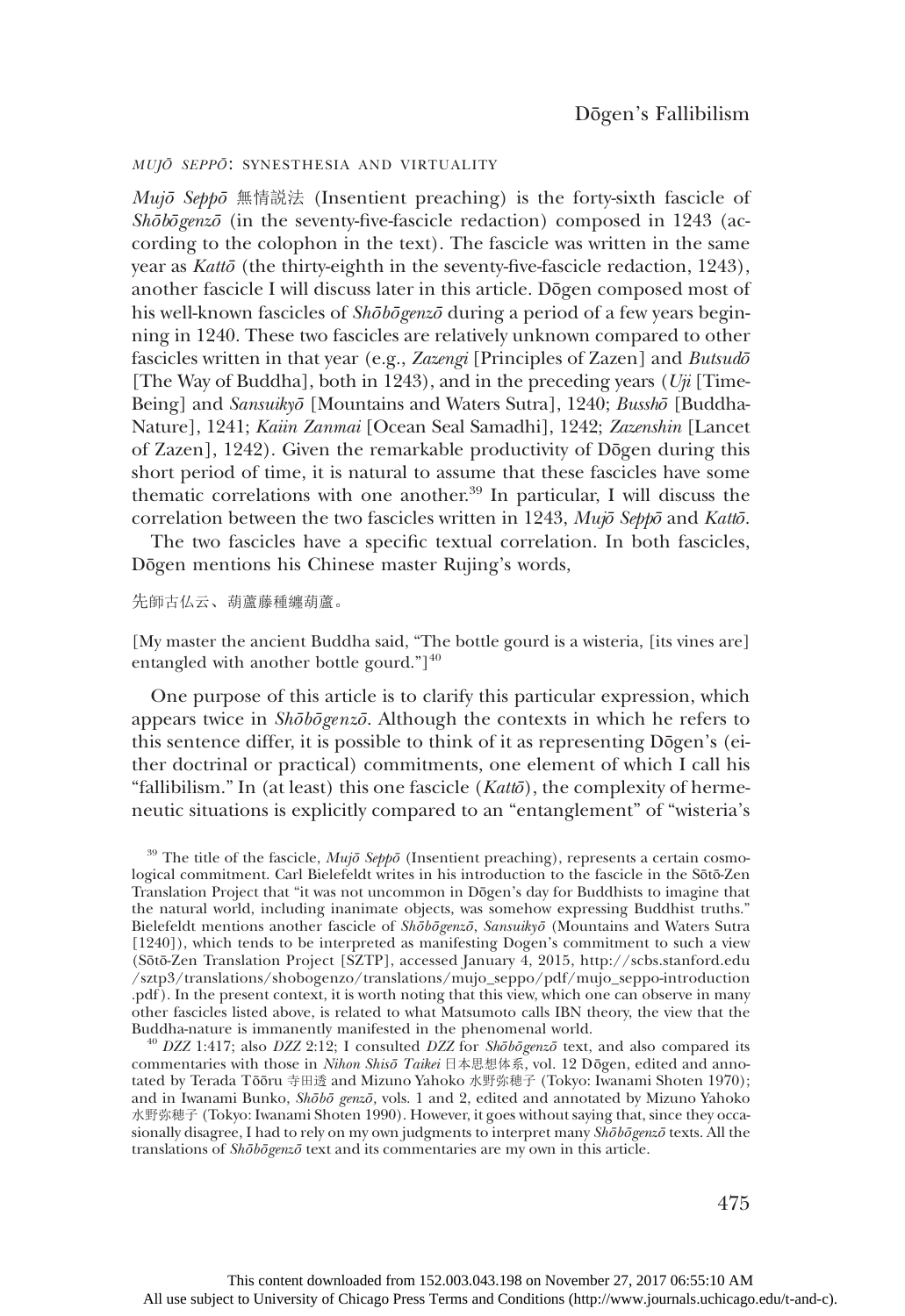vines" (or "kattō" in other contexts). $41$  I will investigate how this is related to Dōgen's fundamental commitment to fallibilism and I will provide evidence (both internal and external to the text) for this interpretation.

According to Nakamura Hajime, in Ch'an/Zen tradition, the term "kattō" signifies (delusion and confusion caused by) words and letters (the term sometimes signifies  $k\bar{o}an$ .<sup>42</sup> But Dōgen proposes to interpret this term differently. As I will discuss later, in the other fascicle titled Kattō, the term refers to the multitude (and the self-contradictory quality) of delusion  $(avid\psi\bar{a})$ , which is a complex and intersubjective experience itself. In this sense, Dōgen's "kattō" is almost synonymous with "the virtual" in Deleuze-Bergson's definition. The term does not necessarily have a negative connotation in these fascicles, contrary to its preexisting usage in Ch'an/Zen Buddhism.

Rujing's expression plays a central role in the *Mujō Seppō* fascicle. The following is the passage where Dōgen mentions Rujing's words on "kattō" in the fascicle.<sup>43</sup> I will discuss the passage in relation to Nagatomo's concept of "synesthesia" and clarify "the insentient preaching" as a form of virtuality:

The essence of what the high-master [Dongshan] says here is that one's ears cannot hear the insentient preaching, but one's eyes hear it. Furthermore, there is hearing of the thorough/penetrating-body, hearing of the entire body. Even if you do not completely understand [the high-master's] eye-hearing, you should fully learn and cast off this "when the insentient beings preach, the insentient can hear it." Because this truth/rationale has been transmitted, my master the ancient Buddha Tiantong [Rujing] said, "The bottle gourd is a wisteria, [its vines are] entangled with another bottle gourd." 44

The passage is Dōgen's commentary on two Chinese Ch'an/Zen stories (1 and 2 below, respectively), the second of which is about the high-master Dongshan (whom Dōgen respects highly). The first story (1) goes as follows: A monk asks his master whether insentient beings preach and understand the Dharma, and if they do, why he (the monk) does not hear their preaching. The master answers that insentient beings are constantly preaching, and sacred beings can hear it.

#### 1

The monk asks, "sir, do you hear their preaching?" The master answers, "No, I don't." The monk says, "if you don't hear it, how do you know the insentient beings

 $^{41}$  Dogen uses these expressions ("entanglement of wisteria's vines" and "kattō") inter-changeably in these fascicles.

<sup>&</sup>lt;sup>42</sup> Nakamura Hajime 中村元, Bukkyōgo Dai Jiten 佛教語大辞典 (Tokyo: Tokyo Shoseki, 1981),

<sup>181.&</sup>lt;br><sup>43</sup> In many Shōbōgenzō fascicles, Dogen mentions his teacher Nyojō (Rujing)'s words. Not all<br>1990 For further discussions, of them appear in  $Nyoj\bar{o} Gorku$  (Collective sayings of Rujing). For further discussions, Kagamishima Genryū compares these two texts in the article, "Nyojō Goroku to Dogen Zenji," Komazawa Bukkyōgakubu Kenky<sup>ū</sup> Kiy<sup>ō</sup> 41 (1983): 1–15. <sup>44</sup> DZZ, 2:12.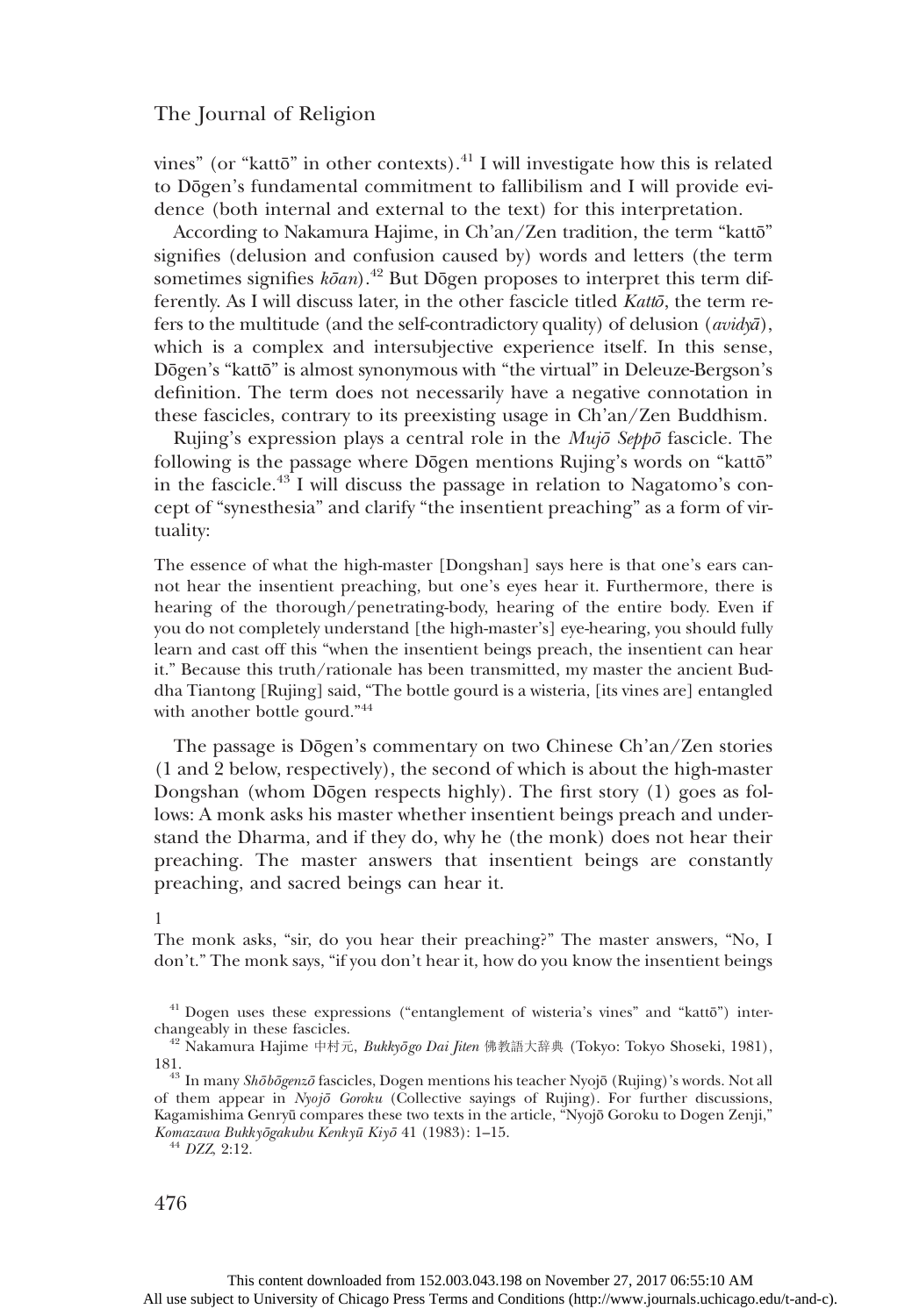preach?" The master says, "Fortunately, I don't hear it. If I hear it, I'm equal to the sacred, then you don't hear my preaching."<sup>45</sup>

A few interpretations of this passage are possible, but what is important is that this is the pretext for another story (2) in the Ch'an/Zen tradition, which Dōgen subsequently mentions in the Mujō Seppō fascicle. In the second story, the high-master, Dongshan, asks the same or similar questions as the monk asks in the first story and exchanges similar dialogue with his teacher. But the high-master composes a poem in reply to his teacher, when the teacher says, "You don't even hear my preaching, how would you hear the insentient preaching?"<sup>46</sup>

 $\mathcal{D}$ So strange, so strange, The insentient preaching is beyond [grasp of] thinking. If you try to listen by ears, you never hear it, If you hear it by eyes, you will get it. $47$ 

The aforementioned quote from the fascicle (beginning with "The essence of what the high-master [Dongshan] says here is ...") is Dōgen's commentary on this (high-master's) poem (2), which is the key to this entire fascicle. The high-master (in the second story) says in the verse that one never understands the insentient preaching if one tries to hear it by "ears"; one understands it once one hears it with "eyes." Dōgen's comment is that one may hear the insentient preaching with "eyes," or, more precisely, one should hear it with "the thorough/penetrating-body," or "the entire body."

Shigenori Nagatomo explains this episode with the concept of "synesthesia." Nagatomo correctly argues that the point of this passage is not that one hears the preaching with ears or eyes, but that one "casts off (datsuraku

- "Who can hear the insentient preaching?"
- Yunyan said, "The insentient can hear the insentient preaching."
- The master said, "Sir, do you hear it?"
- Yunyan said, "If I could hear it, then you wouldn't hear my preaching."
- The master said, "If so, then I do not hear your preaching."
- Yunyan said, "You don't even hear my preaching, how would you hear the insentient preaching?"
- The master immediately made a verse upon hearing this [to convey his enlightenment]: So strange, so strange,
- The insentient preaching is beyond [grasp of] thinking.
- If you try to listen by ears, you never hear it,
- If you hear it by eyes, you will get it.

<sup>47</sup> DZZ, 2:6.

477

<sup>&</sup>lt;sup>45</sup> DZZ, 2:3.<br><sup>46</sup> Shinji Shōbōgenzō has the following kōan. The Mujō Seppō fascicle is essentially Dogen's commentary on this particular Chinese Ch'an kōan story:

The great enlightened master Dongshan studied with Yunyan, and asked him,

<sup>(</sup>DZZ 5:204: Mana/Shinji Shōbō Genzō 真字正法眼蔵 148)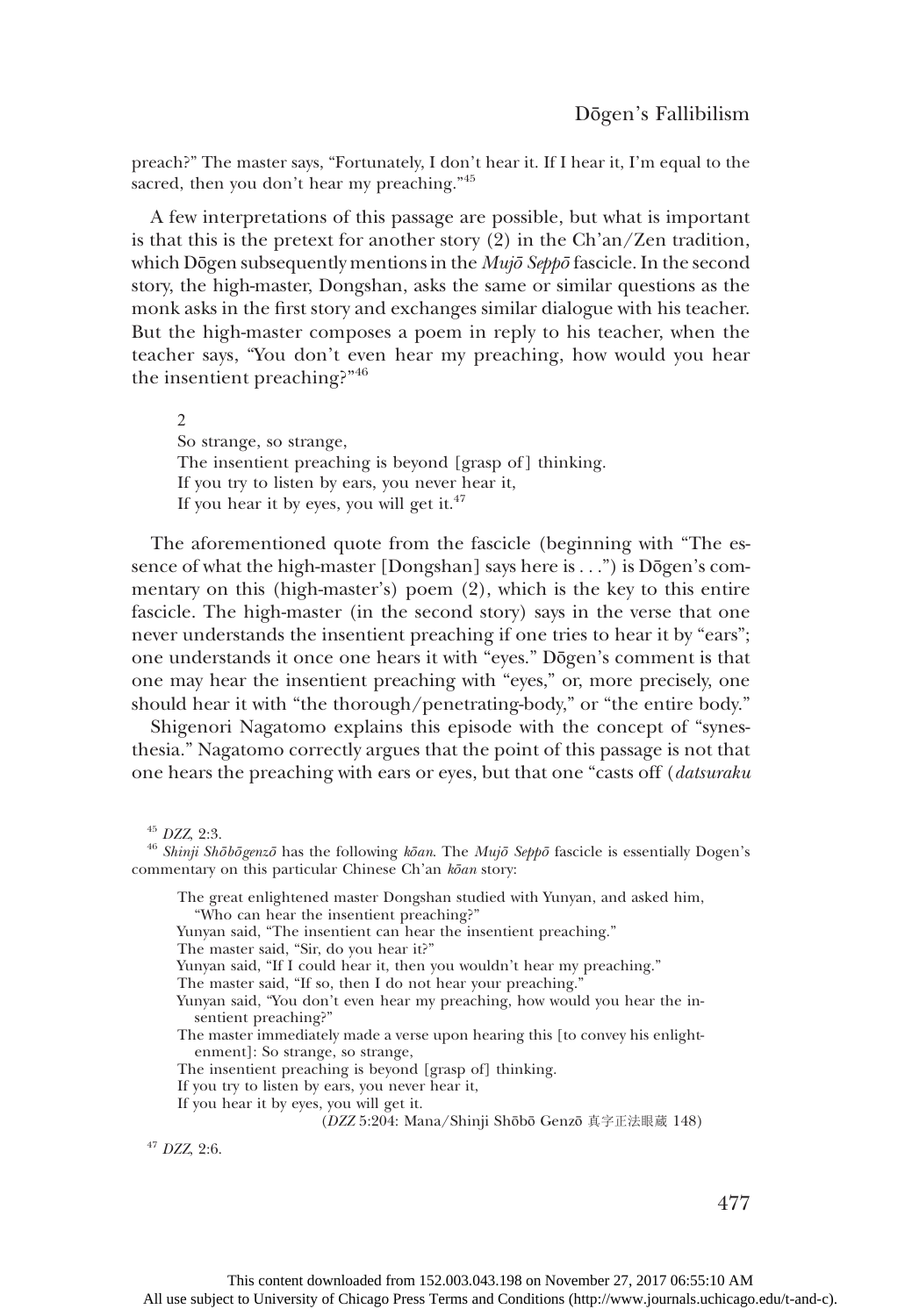or totsuraku 脱落)<sup>"48</sup> the very idea of "hearing" the preaching. Nagatomo defines "synesthesia" as a "confusion" or an exchange of different sensory faculties.<sup>49</sup> He further writes: "Upon seeing a flower, we immediately recognize that it is a flower, 'immediately' in the sense that the judgment takes place without the intervention of intellectual reflection. ... To use Husserl's terminology, it is pre-predicative judgment; a pre-predicative or pre-reflective judgment, since the judgment takes place spontaneously, without thinking." 50 Nagatomo relates this "pre-reflective" (synesthetic) judgment to Merleau-Ponty's "bodily intentionality"<sup>51</sup>: "Considering a 'perspectival' givenness of every perception, which presupposes a bodily presence relative to the thing perceived," Nagatomo writes, "it would seem that some aspect of the body is involved in forming a pre-reflective or 'pre-predicative' judgment." <sup>52</sup> Bodily intentionality is prereflective and synesthetic because it is one's reflective awareness that conceives it as distinct sensory faculties.

One issue to be raised here is whether a judgment arising from this embodied intentionality (be it prereflective or prepredicative) is subject to revision upon reflection. Nagatomo does not consider this question thoroughly. In my view, what is called a "pre-reflective" judgment here has a more intricate structure than Nagatomo seems to assume. As Bergson argues in a passage above, "as soon as consciousness has a distinct perception of them," these judgments have already changed themselves as a result of this reflective awareness. A judgment that "this is a flower" is an actualization of the virtuality which has come about through reflective differentiation. It is an outcome (rather than the origin) of such differentiation (what Bergson calls "non-numerical" division). For this reason, the judgment is subject to revision, that is, it is fallible. It arises from a multitude or, in Bergsonian terms, the virtual.

I agree with Nagatomo insofar as I conceive this judgment as an instance of synesthesia. I believe, however, that its epistemological structure needs to be clarified more thoroughly. I do not regard the judgment as prior to intellectual reflection (the judgment is an outcome of intellectual reflection, and therefore it already has an epistemological structure). Nor do I think of synesthesia as a special or unusual kind of experience. Visual perception is already an embodied experience, and it is synesthetic by nature.

The concept of "haptic visuality," a term coined by a film scholar Laura U. Marks, is worth a brief discussion in this context.<sup>53</sup> Haptic visuality is (ac-

<sup>&</sup>lt;sup>48</sup> Nagatomo transcribes 脱落 "totsuraku," though it is often transcribed "datsuraku." <sup>49</sup> Shigenori Nagatomo, *Attunement through the Body* (Albany, NY: State University of New York Press, 1992), 135.

<sup>&</sup>lt;sup>50</sup> Ibid., 137.  $\overset{51}{\phantom{}_{52}}$  Ibid.<br><sup>52</sup> Ibid. 52 Ibid. 52 Ibid. 52 Ibid. 53 Laura U. Marks, *Skin of the Film: Intercultural Cinema*, *Embodiment and the Senses* (Durham, NC: Duke University Press, 2000), 162.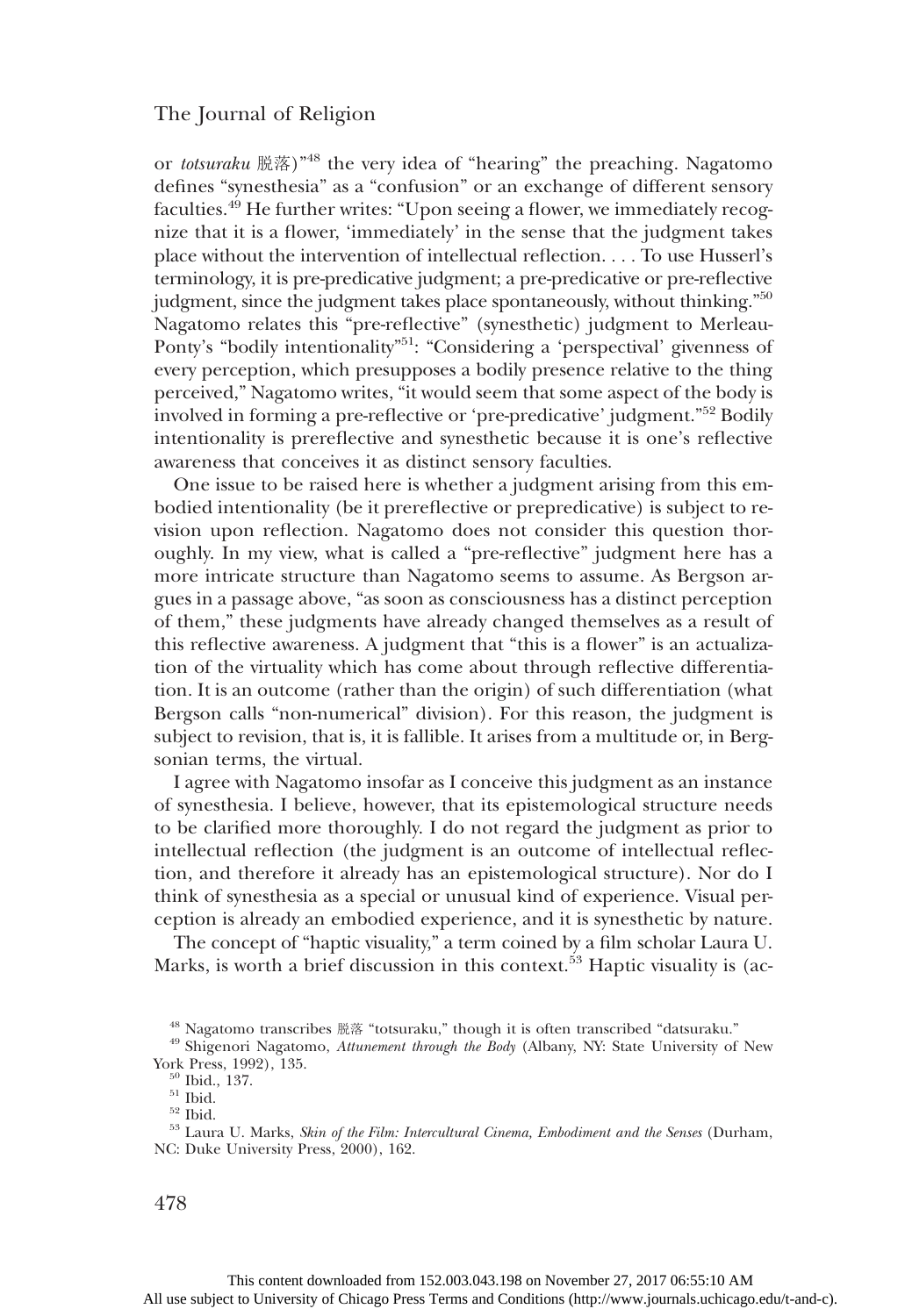cording to Marks) "a visuality that functions like the sense of touch" by triggering physical memories of smell, touch, and taste.<sup>54</sup> She argues that "if vision can be understood to be embodied, touch and other senses necessarily play a part in vision." That is, the eyes themselves need to "function like organs of touch." 55

I would like to extend Marks's basic observation to what Nagatomo calls "synesthetic experience." "Hearing a voice with eyes" is not an unusual experience, as sensual experiences are holistic in nature. It is simply that one does not usually recognize this synesthetic nature of multimodal perception.

One should note, again, that this synesthetic (multisensorial) perception resembles Bergson's (qualitative) multiplicity. As soon as consciousness has a distinct perception of one element of the multiplicity, the nature of the perception changes qualitatively. When the subject becomes clearly conscious of "hearing" the preaching, the perception ceases to be synesthetic. Synesthesia is virtual; the virtuality of synesthesia is a central theme of the fascicle titled Mujō Seppō.

Importantly, the fascicle presents synesthetic experience in a dialogical (intersubjective) situation, that is, in the context of a teacher-disciple relation ("hearing the preaching"). Marks, too, underlines the haptic's intersubjective dimension. According to Marks, the haptic is "a form of visuality that muddies intersubjective boundaries"; <sup>56</sup> it draws on a relation that is organized by the relationship between mother and infant, in which "the subject ... comes into being through the dynamic play between the wholeness with the other ... and the awareness of being distinct." <sup>57</sup> The subject of the haptic visuality is entangled with the other in this dynamic interplay; it is such dialogical entanglement that creates qualitative multiplicity. Marks sees the haptic as sensory multimodality resembling the interplay between mother and infant, but the author of the  $Muj\bar{o}$  Seppo fascicle considers a similar phenomenon in Buddhist dialogues.

Intersubjectivity (which is closely associated with the virtuality of selfreflection) is an important element of Dōgen's embodied intentionality. Dōgen consistently emphasizes the importance of a teacher-disciple connection in Zen practices. Dōgen's emphasis on intersubjectivity resembles Peirce's rejection of individual self-consciousness as a subject of scientific inquiry. This intersubjective dimension of Dōgen's fallibilism is explicated in the other fascicle composed in the same year, Kattō. Rujing's words, "The bottle gourd is a wisteria, [its vines are] entangled with another bot-

 $54$  Ibid., 22.<br> $55$  Marks's aim is to investigate how intercultural cinema visually represents its culture of origin. In intercultural cinema of people living in diaspora, she argues, memory functions

 $\frac{56}{57}$  Ibid., 188.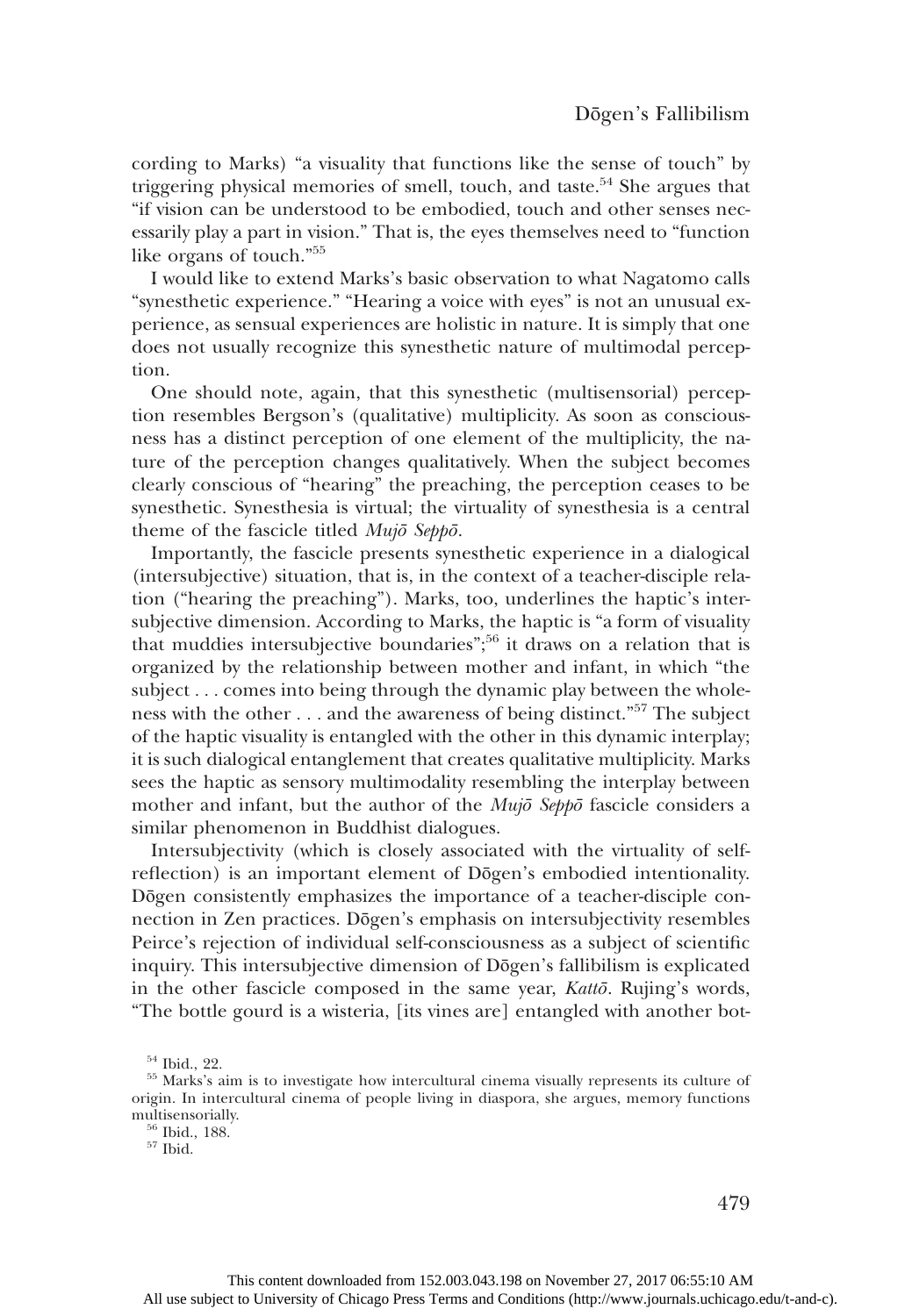tle gourd" (on which the title  $Kat\bar{\omega}$  is based), is specifically about this intersubjective dimension. However, before I move on to this fascicle, I would like to discuss the idea of language explicated in another fascicle, Dotoku.

## <sup>D</sup>ŌTOKU: <sup>D</sup>ŌGEN'S SEMIOTICS

 $D\bar{\sigma}$ toku 道得 (Expressing discernment), the thirty-third fascicle in the seventyfive-fascicle redaction, was composed in 1242 (again, according to the colophon in the text). The fascicle begins with a well-known statement that "various Buddhas and Patriarchs are none other than expressions of discernment" (諸佛諸祖は道得なり).58 Dōgen made a twist on the grammar of the sentence; rather than writing "various Buddhas and Masters express[ed] discernment" (諸佛諸祖は道得する), in which the emphasis is more on the subjects of expressions (i.e., various Buddhas and Patriarchs), Dōgen states that they are none other than expressions of discernment (諸佛諸祖は道得なり). In the latter statement, the focus is on expressions of discernment (not Buddhas and Patriarchs). Clearly against the stereotypical Zen emphasis on intuitive discernment and denial of language (不立文字: not establishing words and letters), the fascicle underlines the semiotics of discernment as essential to Buddhist practices.

In one part of the fascicle, Dōgen touches on an anecdote of Bodhidharma's (the first Patriarch in the Zen lineage) dharma transmission to Huike (the second Patriarch in the same lineage). In the story, there are four disciples and each is said by the master to have got the master's "skin," "flesh," "bone," and "marrow," respectively. The story is related to a particular set phrase, "hi-niku-kotsu-zui 皮肉骨髄" (skin, flesh, bone, marrow).<sup>59</sup> Huike, the second Patriarch in Chinese Ch'an, is said to have got the last. Huike expresses his discernment by "three bows and standing in one place," unlike the other three, who replied by words. Dōgen specifically mentions Huike's expression of discernment as follows:

How can the depth of the expression of discernment by three bows and standing in one's place be equal to the depth of the expressions of discernment of those skinflesh-bone-marrow people?<sup>60</sup>

This sentence appears to underline a deeper discernment of Huike's expression. In the Kattō fascicle, it is explicitly stated that Huike got the marrow, as the deepest of the four disciples. However, Dōgen does not simply

<sup>&</sup>lt;sup>58</sup> DZZ, 1:374.<br><sup>59</sup> Shinji Shōbōgenzō (a book of 300 Chinese kōans collected by Dogen) has a kōan story on Bodhidharma's hi-niku-kotsu-zui (DZZ, 5:230: Mana/Shinji Shōbō Genzō 真字正法眼蔵 201). The content of this fascicle is based on this particular story. Since the  $k\bar{o}an$  story is essentially the same as the one mentioned in *Kattō*  $\overline{B}$   $\overline{B}$  fascicle, I do not quote the *Shinji* text here. <sup>60</sup> DZZ, 1:375.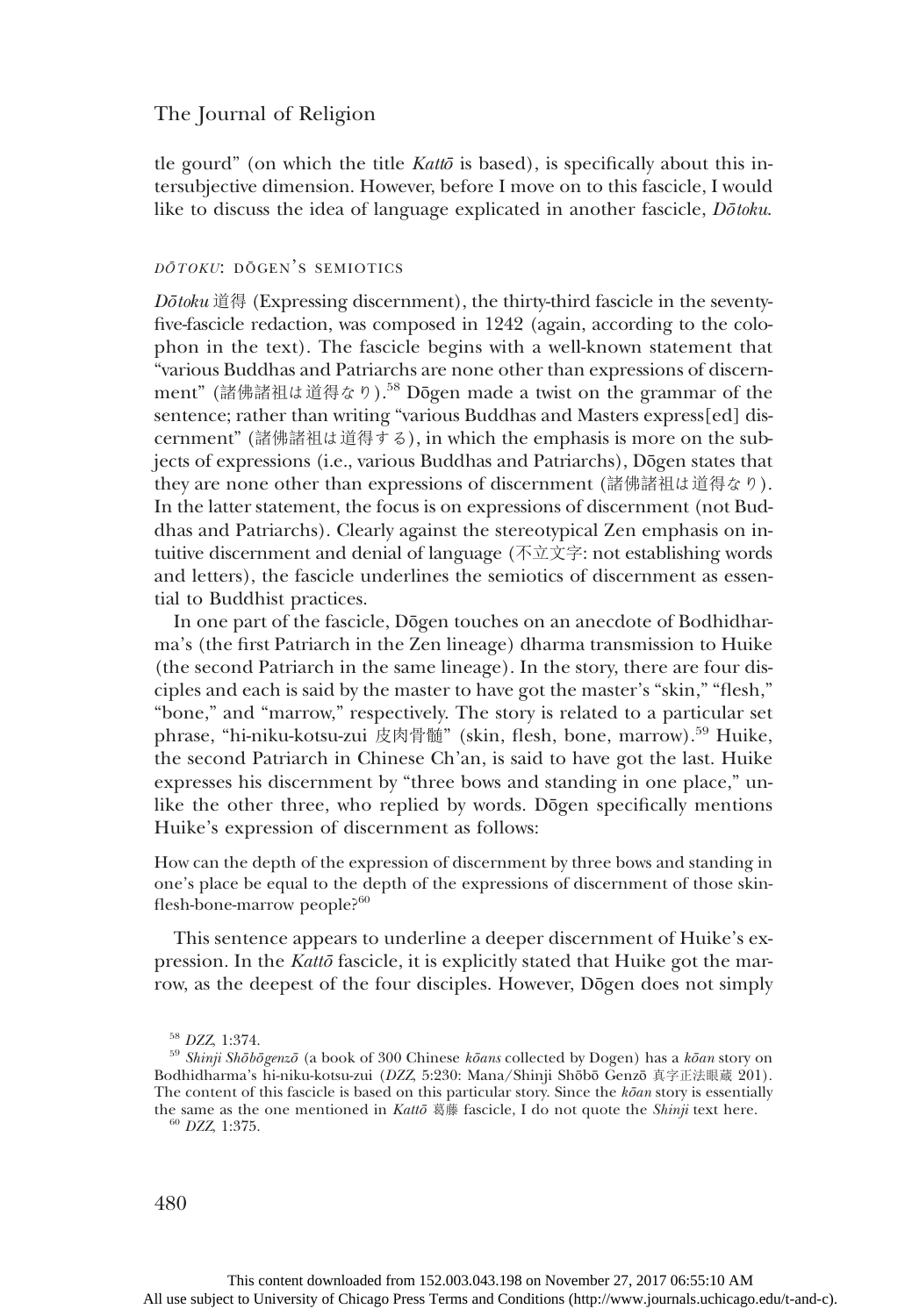regard Huike's expression as the ultimate or deepest one. Later, in Kattō, he specifically rejects such an interpretation. In *Dōtoku*, he emphasizes "casting off" skin-flesh-bone-marrow all together, or "casting off" mind and body.

When casting off [body-mind], skin-flesh-bone-marrow all equally confirm castingoff, country-land-mountain-river all confirm casting-off. ... Even though it is neither by one's mental capacity nor bodily capacity, the expression of discernment naturally arises.<sup>61</sup>

In this sentence, again, Dōgen uses the term "datsuraku" (casting off). In the  $Muj\bar{o}$  Sepp $\bar{o}$  fascicle, the term is used to refer to the virtuality of insentient preaching (as I discussed above). The term has a similar meaning in this fascicle, too. The passage seems to argue that Huike's deep expression of discernment ultimately transcends the relative standing of the four expressions of discernment (including his own) altogether; hence it transcends the linearity of  $d\bar{\sigma}$ toku expressions.

Epistemologically, it would seem difficult to interpret these passages without assuming some form of fallibilism, if not entirely the same as Peirce's version. While, in some parts of the fascicles, Dōgen emphasizes the profundity of Huike's expression of discernment, he also insists that skin-flesh-bonemarrow all be cast off equally. In the Kattō fascicle, he even warns his readers<sup>62</sup> (his intended audience) against thinking of Huike's expression of discernment ("marrow") as superior, arguing that the marrow is not necessarily closer to the truth than the skin (see the next section). These contradictory descriptions of Huike's *dōtoku* expression suggest that it is not assumed that there is a linear progress toward the Buddhist truth. Expressions of discernment are to be understood in a context-dependent manner, specifically, dependent on teacher-disciple interactions.

In this correlation, one should consider, again, the sentence from the Genjō Kōan fascicle: "When perceiving one side, the other side is concealed." As discussed already, according to Ishii's hermeneutic reading, this sentence is about the "finitude" of human perception; it is impossible for anyone to recognize all phenomena. If we can extend this principle to dōtoku expressions of the four disciples, it follows that each expression of discernment has a horizonal structure as well. A consequence of this hermeneutic reading is that expressions of discernment are context-dependent and one should not simply think of one expression as superior to the others.

Viewed from a more ontological point of view, the denial of the ordinary interpretation (the interpretation that Huike got the deepest teaching) is related to the virtuality of the expressing-discernment experience. When

<sup>61</sup> Ibid.<br><sup>62</sup> According to the colophon of the *Dōtoku* fascicle, the fascicle was *written* intently on the fifth day of the tenth month of 1242 (DZZ, 1:379).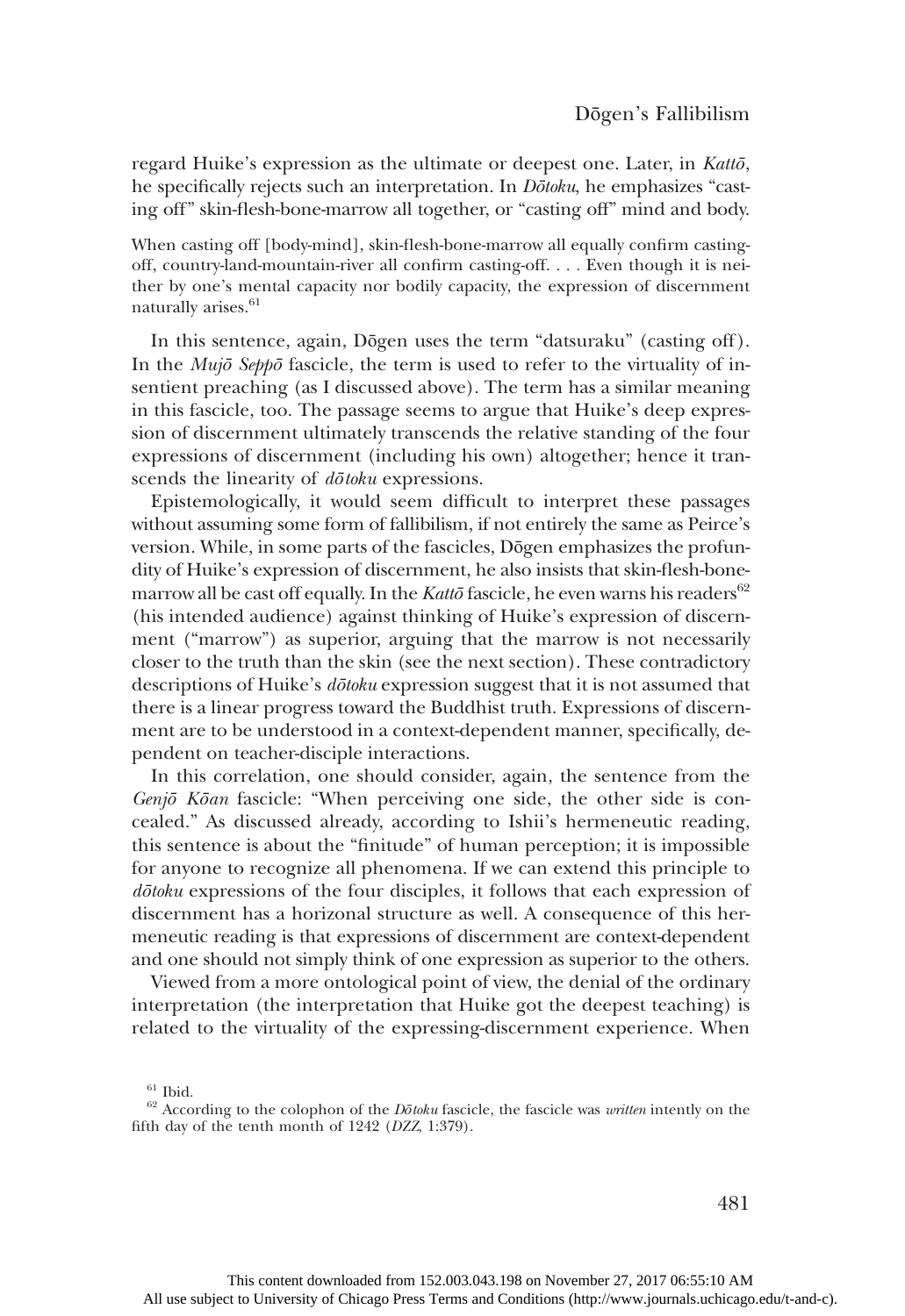one's perception of the dōtoku experience becomes clear, the experience itself has already taken a different form. When numerical divisions arise, one comes to see marrow as marrow, or nonmarrow as nonmarrow. Naturally, when this numerical division takes place, there has already been a qualitative change in one's self-understanding. But the fascicle urges us to consider the virtuality itself prior to such a qualitative change.

## KATT<sup>Ō</sup>: FALLIBILITY AND INTERSUBJECTIVITY

The thirty-eighth fascicle of Shōbōgenzō is titled Kattō 葛藤, another (relatively unknown) fascicle composed in 1243. It mainly deals with Dōgen's ideas about master-disciple interactions. Having discussed expressions of discernment by various students of Buddhism in the Dōtoku fascicle, Dōgen now shifts his focus to the intersubjective correlation of master-disciples per se. On the whole, the fascicle manifests the hermeneutic nature of Dōgen's thought, providing more textual evidence for his fallibilism.

When emphasizing collectivity in (scientific) inquiries, arguably, Peirce is also committed to a coherence theory of truth. Some scholars underline a certain coherence theory in Peirce's thought. However, even if coherence may play some role in Peirce's theory of truth, "a symbol's coherence with other symbols is a condition of its correspondence with a real object (and conversely), and, therefore ... a truly coherent set of symbols cannot fail to represent reality as it is."<sup>63</sup> In the case of Dōgen, it is neither correspondence nor coherence that is the object of his inquiries. If one considers the virtual quality of self-reflection, this is a natural conclusion. Of course, when he discusses the Buddhist truth, he does not mean any kind of correspondence. But his writings do not simply endorse a coherence theory either, presumably because the virtual does not necessarily yield coherent self-knowledge. For example, hate and love of another person are not mutually exclusive, but can coexist. This virtuality of self-knowledge is an essential feature of both self-reflection and intersubjective correlation with others. It is this self-contradictory quality of the virtual that is a focus of all three of the fascicles composed around 1243, especially Kattō.

The key to this fascicle is obviously the title, Kattō. Carl Bielefeldt's translation and introduction is available electronically in the Sōtō-Zen Translation Project. In his translation, the title  $Kat\bar{\sigma}$  is rendered "twining vines," but, as Bielefeldt writes in his introduction, the same word can also mean an "entanglement," a "complexity," "complications," or "difficulty." Bielefeldt further explicates a special connotation of the term "kattō" in Zen tradition: "Zen texts typically treat the term as referring to (especially intellec-

<sup>63</sup> Paul Forster, Peirce and the Threat of Nominalism [\(New York: Cambridge University Press,](http://www.journals.uchicago.edu/action/showLinks?doi=10.1086%2F687798&crossref=10.1017%2FCBO9780511921223&citationId=p_63) 2011), 165.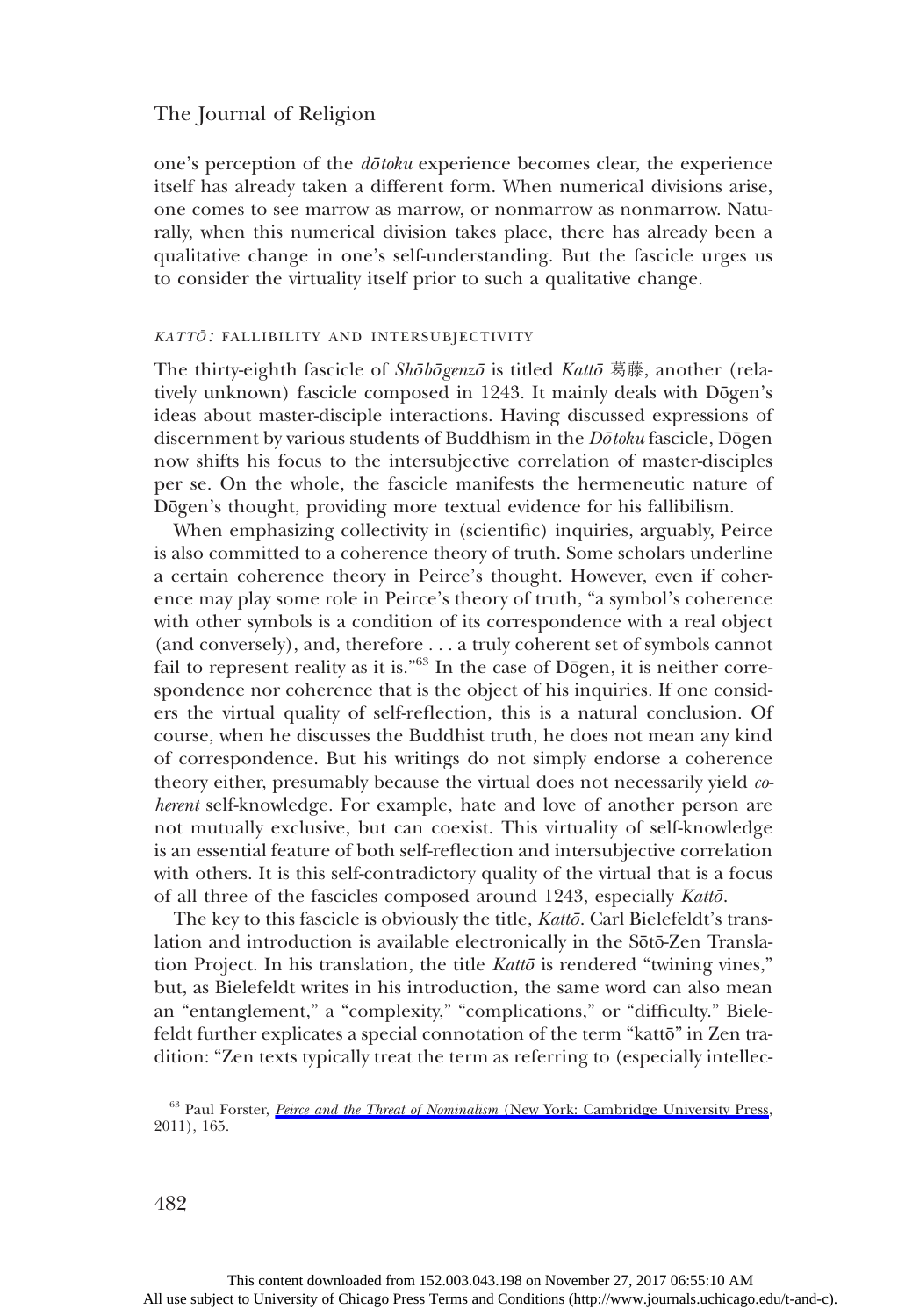tual and linguistic) obstacles to be cut through, but Dōgen prefers to see it here as the 'entanglement,' or 'intertwining,' of master and disciple."<sup>64</sup> That is, (according to Bielefeldt) Dōgen uses the term "kattō" in order to emphasize the intimate interaction between master and disciple. My reading of the text below basically agrees with Bielefeldt's interpretation.

The word "kattō" also means, metaphorically, "agony," "conflict," "conflicting motivations," or even "inexplicability" in a person's thought or emotion; or an intersubjective conflict between people. Indeed, many of these phenomena are the "virtual" in Bergson's definition, and therefore (at least in some contexts) it is possible to construe "kattō" as almost synonymous with Bergson's concept of virtuality. Already in these various connotations of the title word, one can see Dōgen's fallibilistic tendency. The subject matter of this fascicle further confirms this interpretation.

The content of the fascicle is, again, about a set phrase, "hi-niku-kotsuzui" (skin, flesh, bone, marrow). That is, Dōgen mentions these expressions in the same transmission anecdote of Huike as in *Dotoku* fascicle. But, in the present fascicle, Dōgen more explicitly rejects an ordinary view that Huike has got the deepest teaching. Rather, he emphasizes the hermeneutic complexity of master-disciple interactions:

You should realize that even to the second Patriarch, he might as well have said, "you got my skin." Even if he said, "you got my skin," the second Patriarch should have transmitted the essence of the true Dharma. The transmission is not dependent on superiority or inferiority of "you got skin," or "you got marrow." ... The body-mind of the master is the master's skin-flesh-bone-marrow. It is not that the marrow is closer [to the truth] and the skin less.<sup>65</sup>

Peirce considers scientific inquiry intersubjective and "long-run." "While inquiry does not begin with secure foundations," Cooke writes, "it can progress slowly toward secure knowledge." <sup>66</sup> As already mentioned, Peirce's theory of scientific inquiry and its revisability is not compatible with a naïve concept of correspondence; it has to end up with some idea of coherence. The fascicle's doctrinal standpoint is similar to this, in that it denies the linearity of practices.

I would like to discuss two issues here. First, Dōgen denies that there is any final truth or goal of one's practice. "The marrow" is not deeper than "the skin." That is, there is no hierarchy among these four "entanglements," namely, the four disciples' interactions with the master. Second, he then insists that even if one gets "the marrow," there are further ways to go beyond it.

 $^{64}$  Introduction to *Kattō* translation, SZTP, accessed April 30, 2007, http://scbs.stanford.edu/sztp3/translations/shobogenzo/translations/katto/intro.html.

 $^{65}$  DZZ, 1:419.<br> $^{66}$  Cooke, *Peirce's Pragmatic Theory of Inquiry*, 47.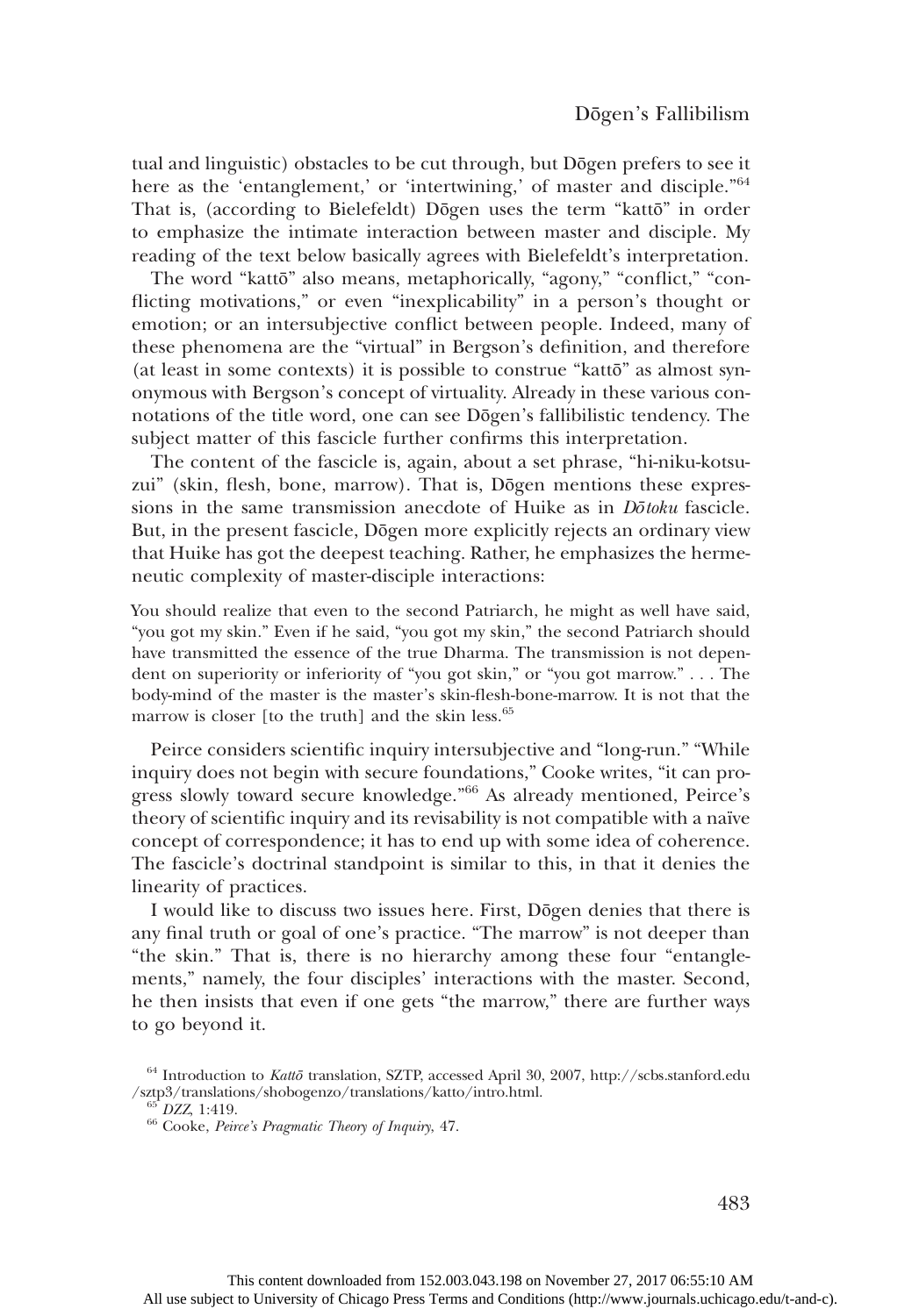Don't think there is no way to go further than the marrow. There are various ways to go further ahead.<sup>67</sup>

These points are compatible with Dōgen's well-known thesis of practiceenlightenment unity, Shushō Ichinyo 修証一如. The thesis underscores the nondistinction of practice and its goal, rejecting any teleological model.<sup>68</sup>

How did each "entanglement" happen then? If Dōgen denies any teleological thinking about the practices, what does he think the master-disciple interaction is like? Dōgen argues that there are many different ways the teacher and a disciple get "entangled." That is to say, each "entanglement" has its hermeneutic situation, the complexity of which differs from one to another. The way Huike interacts with the master is different from the ways other disciples interact with the master, each having their own hermeneutic situations. One can only understand such an in-depth interaction vis-àvis its hermeneutic situation. Dōgen emphasizes the horizonal or holistic nature of the hermeneutic situation.

In general, words and understanding do not necessarily depend on each other. When the master is talking to his four disciples, he says, "you got my skin." [But] if there are a hundred thousand disciples after the second Patriarch, his words should be in a hundred thousand ways. There is no completion or exhaustion.<sup>69</sup>

The last sentence is crucial: "There is no completion" (究尽あるべからず). Since there is no goal, there is no completion. Also, since there are many different ways the master and a disciple may be "entangled,"there is no ultimate way to complete words or practices. There are numerous passages in the fascicle that indicate similar ideas.

You have to know that the master's skin-flesh-bone-marrow is not to show that [attainment is] deep or shallow. Even though their respective understandings differ, the master's words are only "(you) got me." The point is that there is no adequacy or inadequacy in the expressions, "got my marrow," and "got my bone," no adequacy or inadequacy in the master's interaction [with his disciples], just like picking up and dropping a grass. $70$ 

Both Dōgen's criticism of teleology and his emphasis on plurality of intersubjective interactions suggest his commitment to fallibilism. The picture is very similar to coherence theories of knowledge. Since there is no ultimate insight, all that one should (or can) pursue is provisional knowledge, conditional on one's hermeneutic situations.

 $67$  DZZ, 1:421–22.<br> $68$  It is also important to point out that this is closely related to his discussion of the concept of time in the Uji fascicle. In Uji, Dogen criticizes any teleological thinking about time, an assumption that there are some basic facts of reality as the ultimate goal of practices.  $^{69}$  DZZ, 1:418.  $^{70}$  Ibid.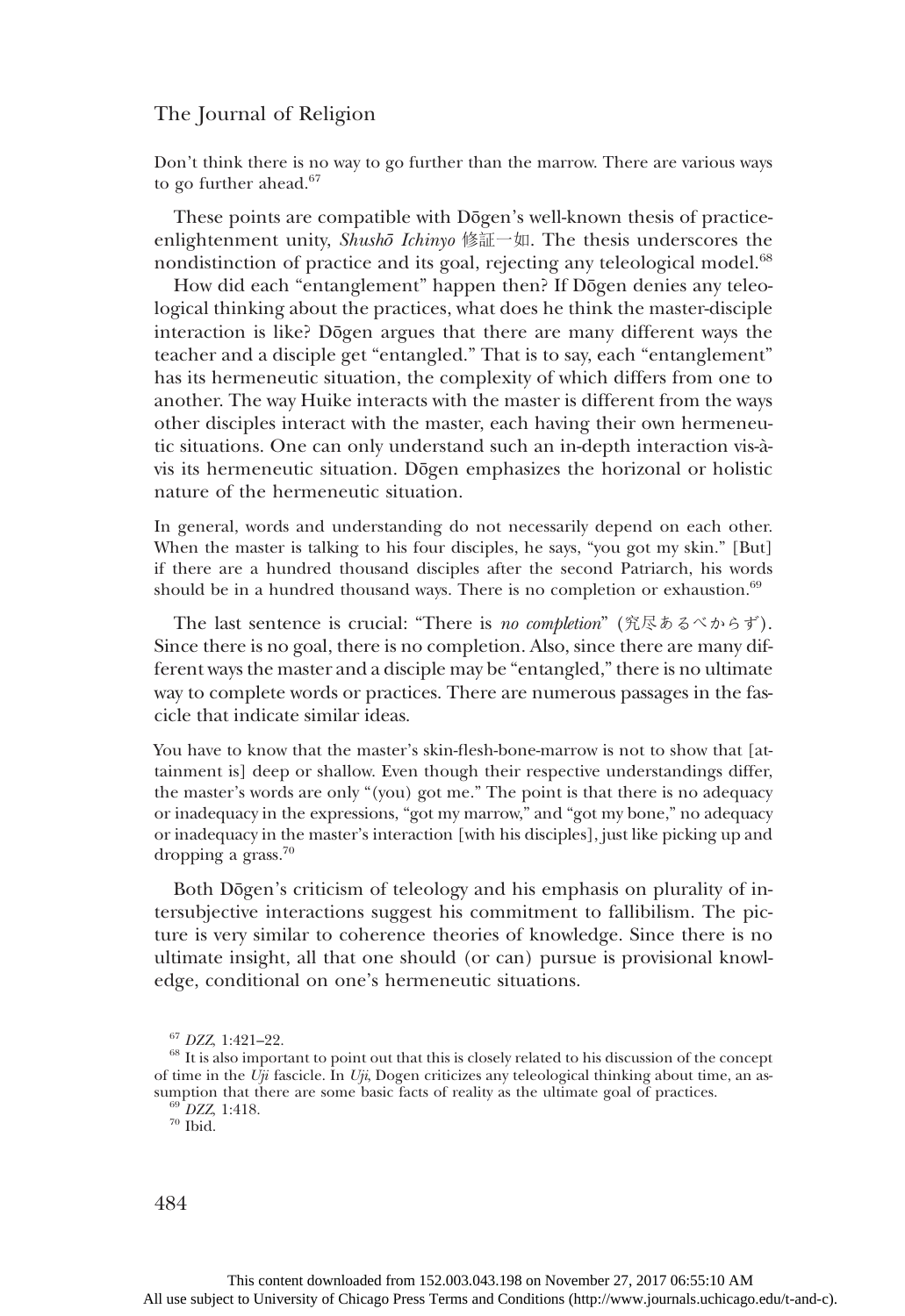From yet another point of view, this can also mean that all these hermeneutic situations are fallible. (If there were one correct way to "entangle," others would have been described as inferior to this correct one, but the fascicle doesn't say this.) That is precisely why one's practices get "entangled," or "complex," or even "inexplicable." Since there is no straightforward "path" to be taken to reach a goal (and there isn't any goal), one has to cut off the very idea of "cutting" the entanglement. This is in fact what Dōgen writes about his master's words:

Generally, saints attempt to study [how to] cut off the root of the entanglement, but they never study that to cut [it] off is to cut the entanglement by means of the entanglement. They do not know that the entanglement is entangled with the entanglement. $71$ 

This passage is crucial for the present discussion. Dōgen emphasizes the fact that the entanglement is cut "by means of the entanglement." That is, both a master and a disciple are in the middle of the same hermeneutic situation, and only by means of this shared conundrum a disciple's conundrum is to be "cut" (截断). In short, one should know the *ongoing* complexity of such interrelations. Dōgen specifically states that this is the point his master Rujing makes in the aforementioned quote, "The bottle gourd is entangled with another bottle gourd." Thus, it is possible to think that Dōgen refers to his master's words in this fascicle in order to emphasize the hermeneutic nature of the master-disciple interactions. The goal is not to cut off the disciple's entanglement. The point is precisely its opposite: One should be caught in the very entanglement.

My interpretation of the fascicle (especially its crucial metaphor, kattō) as revealing Dōgen's hermeneutics is further buttressed by its (partial) resemblance to hongaku-related doctrines. According to Nakamura, the last statement ("the entanglement is entangled with the entanglement" [葛藤 をもて葛藤をまつふ]) should be understood as follows: since there is no essential nature of defilement or enlightenment, one should understand that enlightenment is not distinct from defilement.<sup>72</sup> That is, Nakamura regards this statement as expressing nonduality. As Bielefeldt writes, the title of the fascicle (kattō) can be interpreted as a metaphor representing bonnō (defilement) (kleśa in Sanskrit) or obstacles practitioners encounter in their religious practices. If Bielefeldt's interpretation of the metaphor is correct, the fascicle's practical standpoint seems akin to hongaku doctrines, in that both commend a certain form of nondualistic thought. That is, the Kattō fascicle is similar to certain hongaku doctrines with respect to its emphasis on phe-

<sup>&</sup>lt;sup>71</sup> DZZ, 1:416.<br><sup>72</sup> Nakamura Sōichi 中村宗一, *Shōbōgenzō Yōgo Jiten* 正法眼蔵用語辞典 (Tokyo: Seishin Shobō, 1975), 52.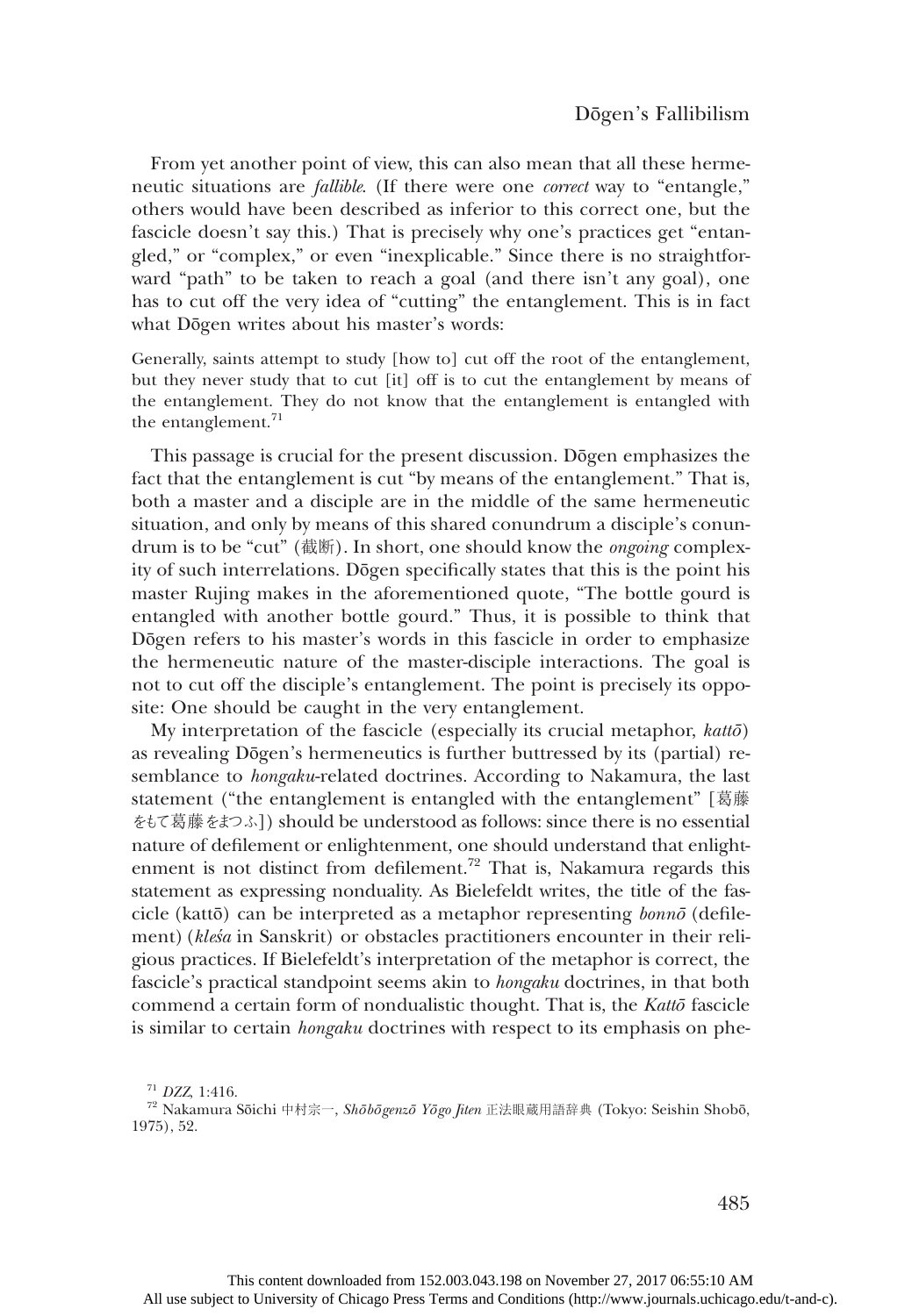nomenal immanence and its rejection of teleological thinking. Both characteristics indicate Dōgen's hermeneutic standpoint, and also its partial similarity with *hongaku* thought. But the crucial difference is that Dōgen, but not necessarily hongaku-related thought, elucidates the fallibilistic nature of (intersubjective) hermeneutic situations.

In summary, Dōgen's hermeneutics has two faces: intersubjectivity and fallibilism.

My master the ancient Buddha said, "The bottle gourd is a wisteria, [its vines are] entangled with another bottle gourd."<sup>73</sup>

There are two points made in this remark. First, the bottle gourd (that is, a master) is of the same kind (a wisteria) as another bottle gourd (a disciple). (That is, they have similar hermeneutic backgrounds.) Second, they are both "entangled" in the same (ongoing) hermeneutic situation. These two points suggest the hermeneutic tendency of Dōgen's thought. Every understanding is fallible, but this fallibility is a condition for historical awareness, for the growth of (scientific) knowledge.

Furthermore, the fascicle seems to imply also that neither the teacher nor a disciple has understanding that is infallible. That is why it is said that "twining vines are entwined by twining vines," and "twining vines are succeeded by twining vines." These are direct metaphors for the teacher-disciple practice as Dōgen sees it. This is compatible with the hermeneutic readings proposed by Heine, Ishii, and others (as mentioned above).

The similarities of Dōgen's thought with Peircean pragmatism (or more specifically epistemological fallibilism) and Bergsonian metaphysics of the virtual have been clarified, but one should also consider some differences between them. In the *Genjō Kōan* fascicle, Dōgen states that "for the self to attempt to practice and confirm multitude things, is delusion; for multitude things to come forth and to practice and confirm the self, is real understanding." <sup>74</sup> This statement attests to the denial of a certain self-notion in Dōgen's thought. It also seems related to his idea of the teacher-disciple interaction as just discussed above, in particular, the metaphor of "twining vines," which represents the multitude (and intersubjectivity) of the interaction. (Marks's subject of the haptic visuality is similarly characterized by this denial of a self-notion.) This critique or denial of the self is naturally implied in Peirce's and Bergson's standpoints as well, but it is much more central to Dōgen's version of fallibilism.

For Dōgen, fallibilism arises primarily from the multitude itself, not from one's subjectivist standpoint.

 $^{73}$  DZZ, 1:417.<br> $^{74}$  DZZ, 1:2.

486